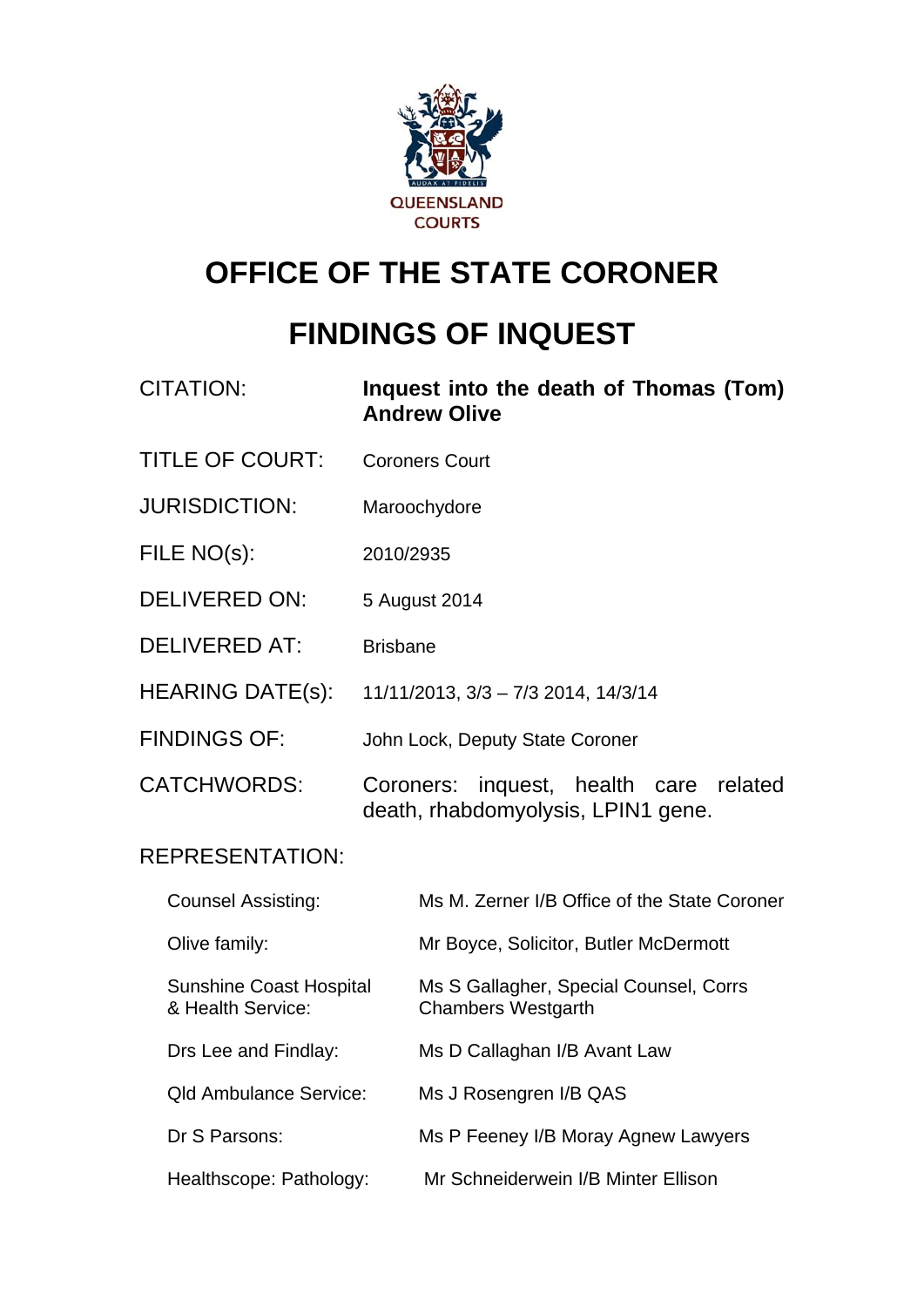<span id="page-1-0"></span>

## **Contents**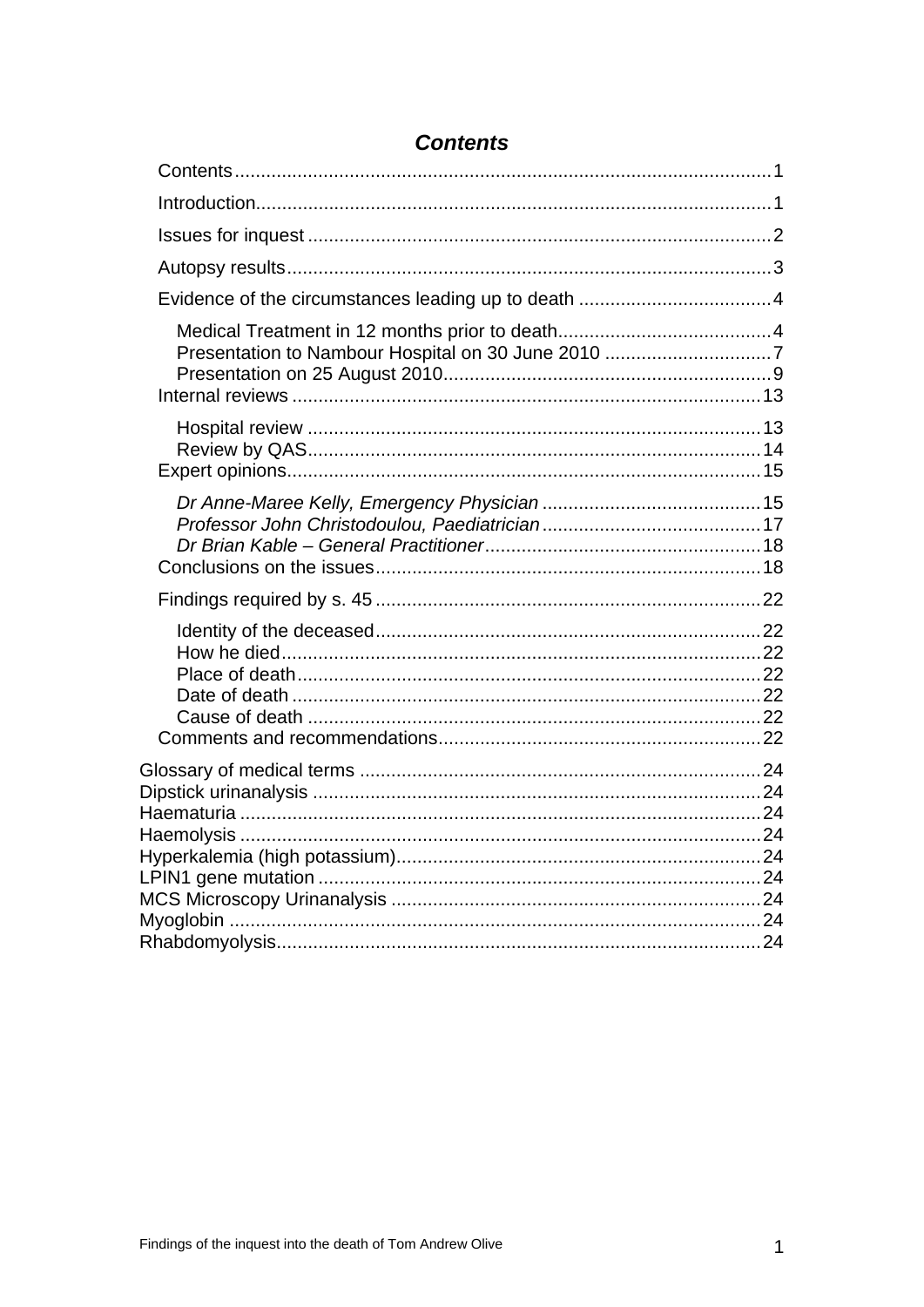## <span id="page-2-0"></span>**Introduction**

- 1. Thomas (Tom) Andrew Olive was aged four having been born on 6 November 2005.
- 2. In the two years leading to his death, Tom had sporadic symptoms of discoloured urine, sleeping a great deal and muscle/joint pains. Two general practitioner clinics and a paediatrician investigated these symptoms. In general, the assessments and investigations did not reveal any ongoing abnormalities; any abnormal results were noted to have resolved; and he appeared to be well.
- 3. On 30 June 2010, Tom complained he could not walk due to lower back pain. As a result his parents took him to Nambour General Hospital (the Hospital). He was not admitted to the ward. His parents reported that around this time he became very sensitive to light. Blood tests were conducted which appeared to be normal, other than that there were abnormal liver function results.
- 4. On 25 August 2010, Tom was complaining of pain in his knee, which then extended to other parts of the body. He was lethargic and deteriorated rapidly becoming very red and then non-responsive. Queensland Ambulance Service (QAS) was called. He was taken to the Hospital but deteriorated whilst in the Emergency Department (ED). Resuscitation was attempted but he could not be revived.
- 5. The cause of death found at autopsy was severe **rhabdomyolysis**<sup>[1](#page-2-1)</sup> as a result of a [LPIN1](#page-25-0) gene mutation. Rhabdomyolysis generally is a breakdown of skeletal muscle, which can cause the release of [myoglobin](#page-25-0) in the bloodstream and cause damage to the kidney cells. Symptoms can include abnormal dark urine colour, decreased urine production, general weakness, muscle stiffening, pain and fatigue. Although there can be multiple causes of rhabdomyolysis, relevantly in this case they can include metabolic and genetic factors.
- 6. The LPIN1 is a genetic abnormality causing skeletal muscle to break down and has been associated with sudden death in young children. It is an extremely rare disease, which up until Tom's death probably had never been described in Australia.
- 7. Tom's parents have expressed concerns in relation to the actions of medical staff, including GPs and paediatricians who had been consulted prior to the 30 June 2010.
- 8. They also expressed concerns as to the actions of QAS and hospital staff, querying whether or not their actions contributed to their son's death. The concerns relating to QAS and hospital staff principally relate

<span id="page-2-1"></span>l  $1$  A Glossary of Medical Terms can be found at the end of these findings. The terms in this finding are hyperlinked to the Glossary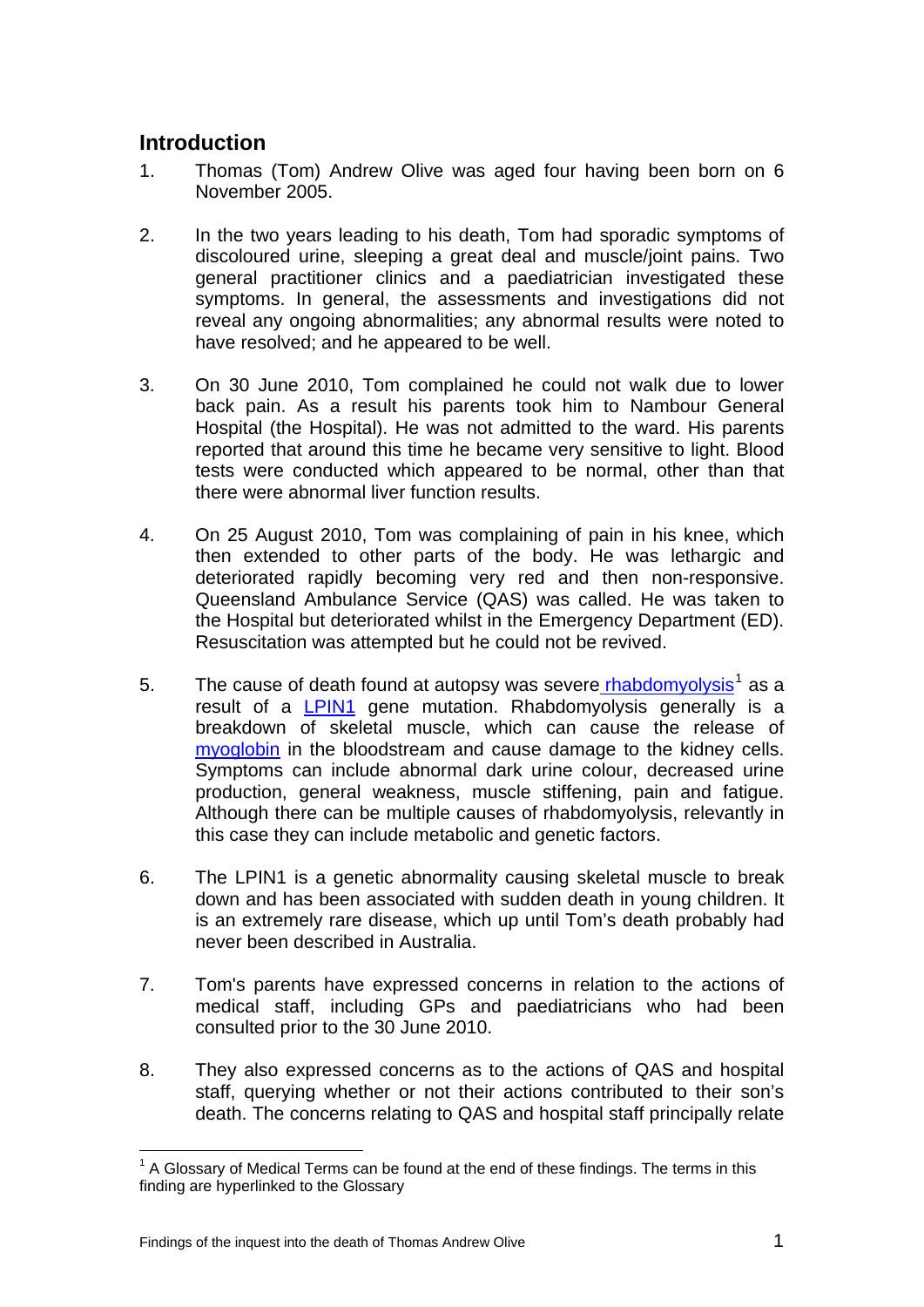to Tom's presentations to the Hospital on 30 June 2010 and 25 August 2010.

- 9. The concerns with respect to the presentation on 30 June 2010 principally relate to whether more should have been done about the symptoms Tom was exhibiting at that time, whether he should have been admitted to the ward and whether there was insufficient follow-up in regard to treatment and ongoing investigations.
- 10. The concerns with respect to the presentation on the 25 August 2010 relate to the actions of QAS and the ED medical and nursing staff in their responses to the medical emergency and alleged inadequate CPR when Tom suffered the cardiac arrest.
- 11. An internal review was conducted by the Hospital. As a result of a complaint lodged by Tom's parents with the Health Quality and Complaints Commission (HQCC), the HQCC gathered much evidence, including an expert opinion and statements from many witnesses. These were provided to the Office of State Coroner. Further statements and expert opinions were gathered. Upon review of this information, many aspects of what happened became clearer.
- 12. However, there was still some uncertainty concerning the circumstances leading up to Tom's death, and particularly whether there were earlier clinical signs, which should have alerted medical staff to undertake further reviews and investigations. Accordingly, I decided to hold an inquest into his death.

#### <span id="page-3-0"></span>**Issues for inquest**

- 13. The issues identified at the pre-inquest conference to be explored at the inquest were:
	- The findings required by section 45(2) of the *Coroners Act 2003:* namely; the identity of the deceased; when, where and how he died; and, what caused his death;
	- Whether the assessment and treatment of Tom on 30 June 2010 by the Hospital was appropriate and adequate;
	- Why a diagnosis of rhabdomyolysis was not made prior to 25 August 2010;
	- Whether the QAS's management and handover of Tom to the Hospital on 25 August 2010 was appropriate and adequate;
	- Whether the initial assessment and treatment of Tom on 25 August 2010 by the Hospital was appropriate and adequate;
	- Whether the resuscitation of Tom by the Hospital on 25 August 2010 was appropriate and adequate;
	- The adequacy of the policies and procedures of the QAS that relate directly to the care and treatment provided to Tom;
	- The adequacy of the policies and procedures of the Hospital that relate directly to the care and treatment provided to Tom ; and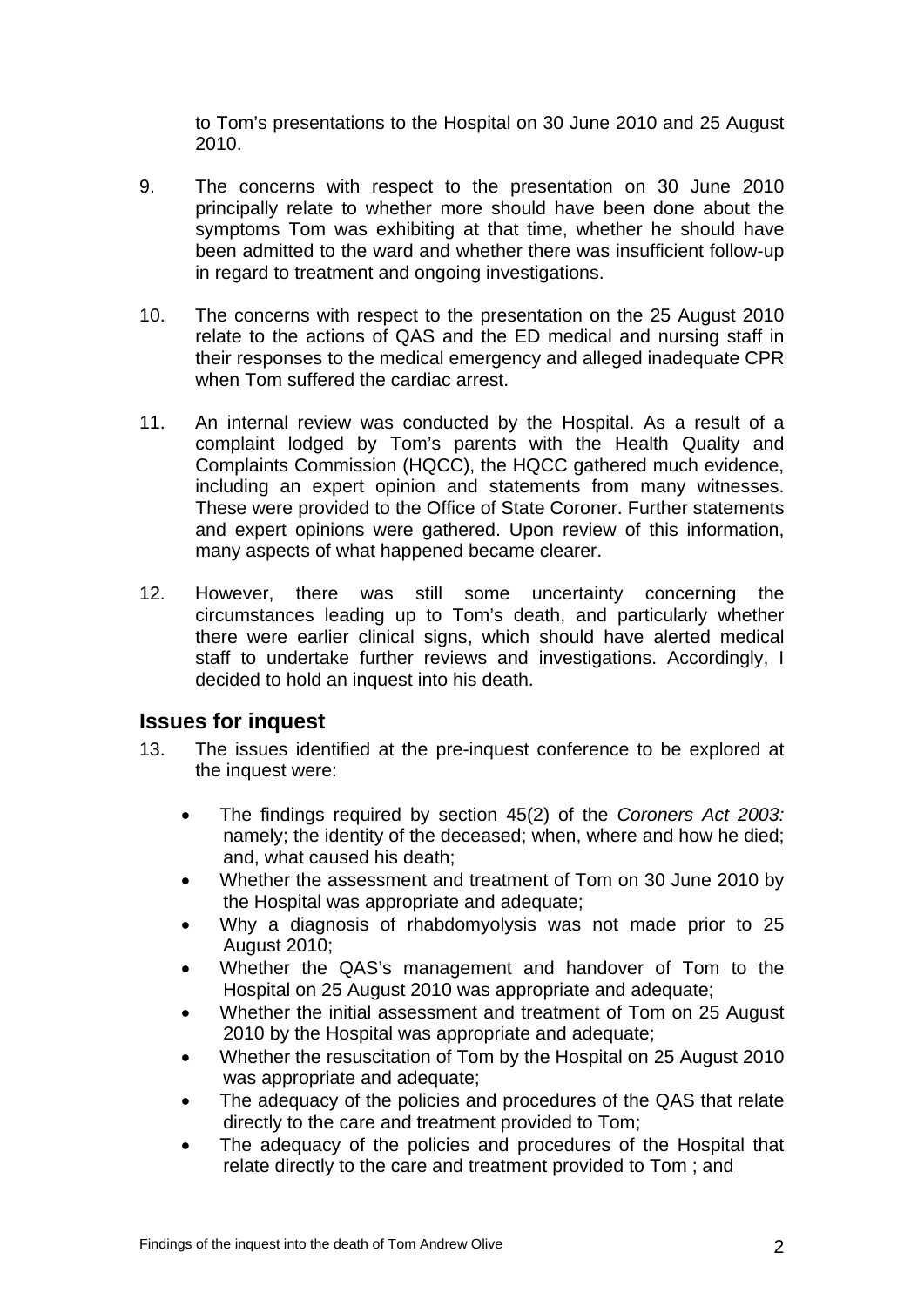- The adequacy of the policies and procedures of the pathology company Healthscope that relate directly to the care and treatment provided to Tom.
- 14. After hearing the evidence, I received very helpful written submissions from a number of the parties given leave to appear. In particular, I have received comprehensive submissions from Ms Zerner, Counsel Assisting. These submissions set out in some detail the evidence heard in the inquest, and other than some disagreement as to how that evidence should be interpreted, there is largely no dispute as to the facts she has recorded. I have also received comprehensive submissions by Mr Boyce representing the Olive family and have paid close regard to these and the careful and balanced approach adopted.
- 15. Understandably, and given the contentious issues being addressed, not everyone will be happy with my conclusions about the evidence, but as best as I can, these findings seek to explain how the death occurred and consider whether any changes to policies or practices could reduce the likelihood of deaths occurring in similar circumstances in the future.

### <span id="page-4-0"></span>**Autopsy results**

- 16. The uncertainty as to what caused Tom's sudden deterioration and death became clearer after the comprehensive autopsy examination conducted by Professor Peter Ellis.
- 17. Tom appeared to be well nourished and there were no signs of trauma or any other non-natural condition.
- 18. Internally there was some congestion of the lungs and mucus in the airways. A macroscopic examination of all internal organs appeared normal to the naked eye.
- 19. X-rays of the body indicated they were mostly normal although showing a skeletal age slightly lower than chronological age.
- 20. Extensive further testing including toxicology, biochemistry, microbiology, metabolic and genetic testing was performed.
- 21. No cardiogenic bacteria or viruses were detected. Biochemistry showed no significant abnormalities. Toxicology did not find anything considered contributory.
- 22. A microscopic examination of the various organs showed mild nonspecific abnormalities that were typical of sudden natural death. Special testing found lipid deposition in the liver, heart, skeletal muscle and kidney. Such deposition is often a feature of metabolic abnormalities.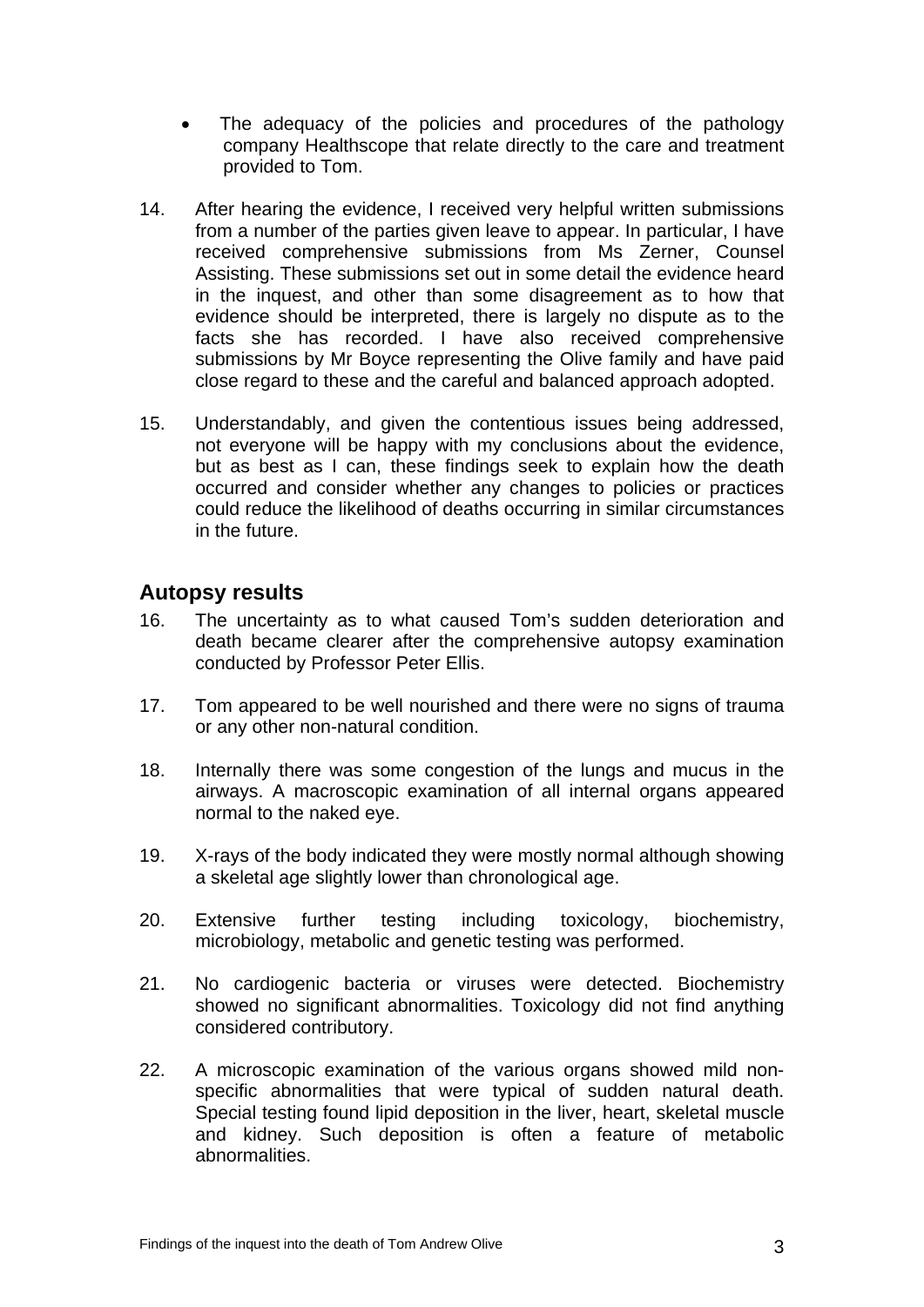- 23. Special chemical analysis of muscle revealed what was reported as changes resembling severe breakdown. Electron microscopy was performed on skeletal muscle and revealed abnormal mitochondrial structure.
- 24. A detailed analysis of DNA revealed two separate mutations in the structure of the LPIN1 gene. Specialist testing was undertaken in France. Two mutations, one received from each parent, act in combination to cause a fault in the structural integrity of many muscle cells. It was believed that such an abnormality can be responsible for the extensive breakdown of muscle cells, which was considered to be the underlying process behind Tom's collapse and death.
- 25. Testing on Tom's parents and younger sister showed that each one of them had one or the other of the mutations but not both.
- 26. Professor Ellis opined the cause of death was considered to be due to severe rhabdomyolysis as a result of LPIN1 gene mutation. LPIN1 gene mutation is a very rare genetic disease and this was the first reported case in Australia. The clinical features of LPIN1 include: severe life-threatening rhabdomyolysis and acute metabolic decompensation; normal strength, development and neurological examination between attacks; and normal fat distribution.
- 27. Professor Ellis stated that whilst rhabdomyolysis is a known phenomenon, the link between rhabdomyolysis and LPIN1 mutations is a relatively recent discovery and may have been discovered as recently as 2010. Triggers for rhabdomyolysis in LPIN1 include: fasting, fever, exercise, dehydration, overheating, intercurrent illness, or may occur spontaneously.

## <span id="page-5-0"></span>**Evidence of the circumstances leading up to death**

#### <span id="page-5-1"></span>**Medical Treatment in 12 months prior to death**

- 28. In the 12 months leading up to Tom's death, he had sporadic symptoms of discoloured urine and muscle/joint pains. Two General Practitioner Clinics and a paediatrician investigated these conditions at a number of consultations.
- 29. On 25 September 2009, Tom attended the Coastal Family Health Clinic where Dr Fiona McGrath reviewed him. Amongst other concerns, Tom's parents were concerned about his gait when he was tired or walking up hill. A physical examination did not reveal any abnormalities. An x-ray of the lumbosacral spine and hips was ordered.
- 30. On 19 November 2009, Tom again attended the Coastal Family Health Clinic and was seen by Dr Alison Butler. Tom was reported by his mother to have pain on walking, localised to the right side of his back; was restless at night; had a possible temperature at night; and had dark coloured smelly urine. At the time of consultation he did not have an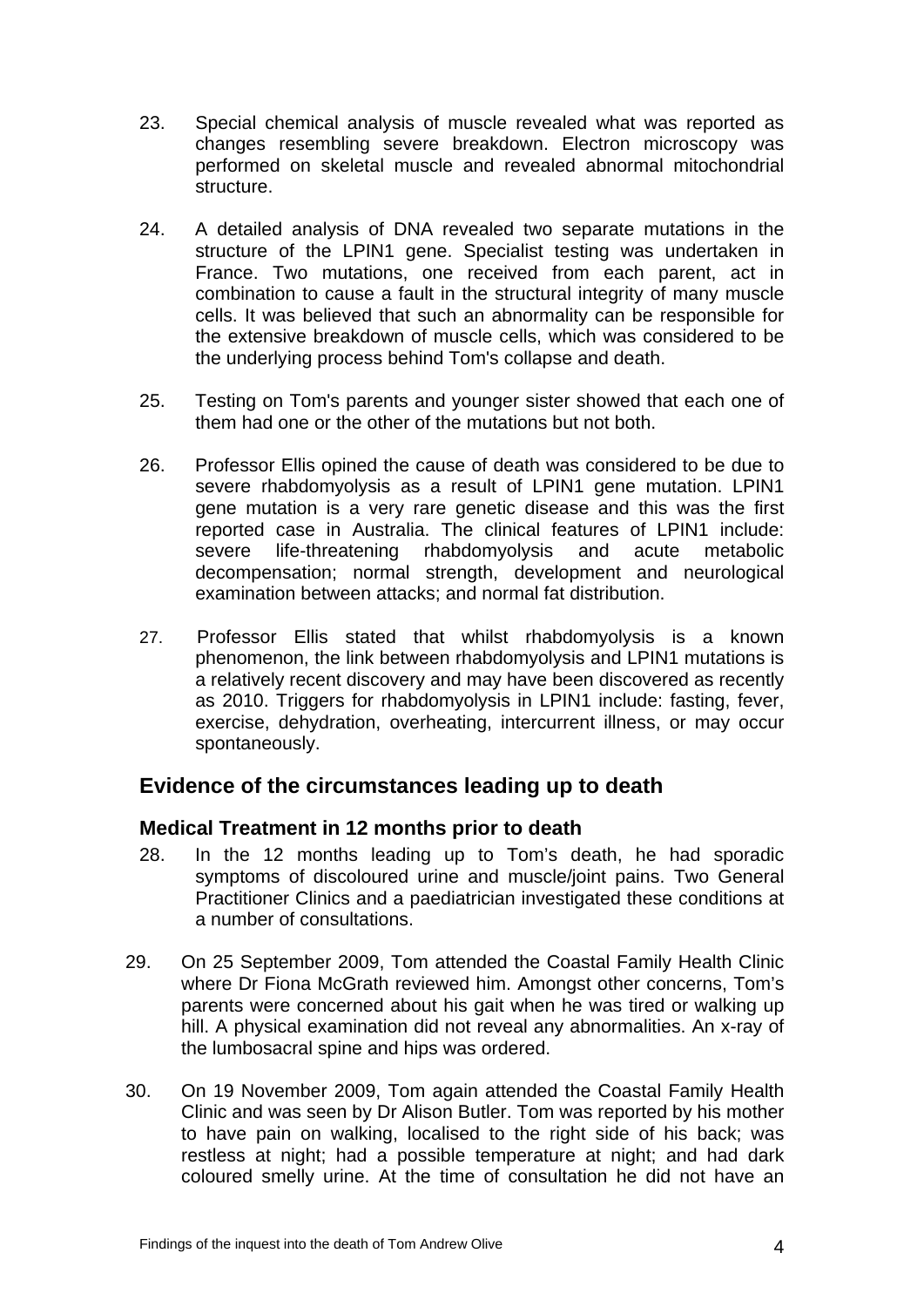elevated temperature, or evidence of pain on walking. A 'dipstick' urinalysis revealed blood +++ and protein+++. Dr Butler thought Tom may have a urinary tract infection. An urgent renal ultrasound was ordered. It was normal. A urine microscopy result revealed protein++ and blood+++ but no red or white cells. The pathology report stated "*Probable haemolysis of red blood cells".*

- 31. On 23 November 2009, Tom's usual GP, Dr Parsons of the Coastal Family Health Clinic reviewed him. The previous history was noted. Mrs Olive says she told Dr Parsons she was concerned something was wrong with Tom. She reported that the discolouration of urine quickly resolved and he had returned to his normal self. Tom was examined and no abnormalities were reported. Dr Parsons says he was confused about Tom's symptoms in the context of the pathology report and focused on a kidney issue. A biochemistry of his urine was ordered to check for increased calcium secretion, which can sometimes present as [haematuria](#page-25-0) and back pain. It was normal and there were no blood cells in the urine. A repeat check confirmed the original results.
- 32. On 14 January 2010, a routine visit for a four year immunisation and health check was undertaken by Dr Parsons. Dr Parsons recorded in his notes that there had been no reoccurrence of dark coloured urine. Although there was some suggestion to the contrary, it is accepted he asked the necessary questions to make that note. The only concern expressed by Mrs Olive was that he was sleeping a great deal.
	- 33. On 23 February 2010, Dr Parsons reviewed Tom as his parents had concerns about him having frequency in voiding, some increased drinking, bedwetting and some constipation. It was reported and noted by Dr Parsons that the urine smelt like an old man's urine. The examination did not reveal any abnormalities. A 'dipstick' urinalysis did not reveal any abnormalities. A urine sample was sent to the pathology lab. It was unremarkable. Dr Parsons put the symptoms down to the commencement of kindergarten being a stressful time, which can lead to constipation, and in turn, voiding issues. A complaint of smelly urine was a common one expressed by parents. Dr Parsons had not considered metabolic disorders. He did not consider it necessary to organize a CPK test as there were no features of rhabdomyolysis present when he examined Tom.
	- 34. On 22 March 2010, Tom was taken to the Landsborough Medical Centre for review of right hip pain and 'funny' smelling urine. Dr Lee assessed Tom. On assessment she considered the hip pain had resolved but due to the reported history from his father, Dr Lee ordered a number of investigations, including blood tests, a [MCS](#page-25-0) microurine and an x-ray of his right hip. Dr Lee recalls the urine being a normal colour and she does not recall smelling it. Dr Lee says Tom's father reported Tom had already had an ultrasound of his kidneys performed by his radiographer mother, and that it was normal. Dr Lee asked that Tom be brought back for further review in a few days time.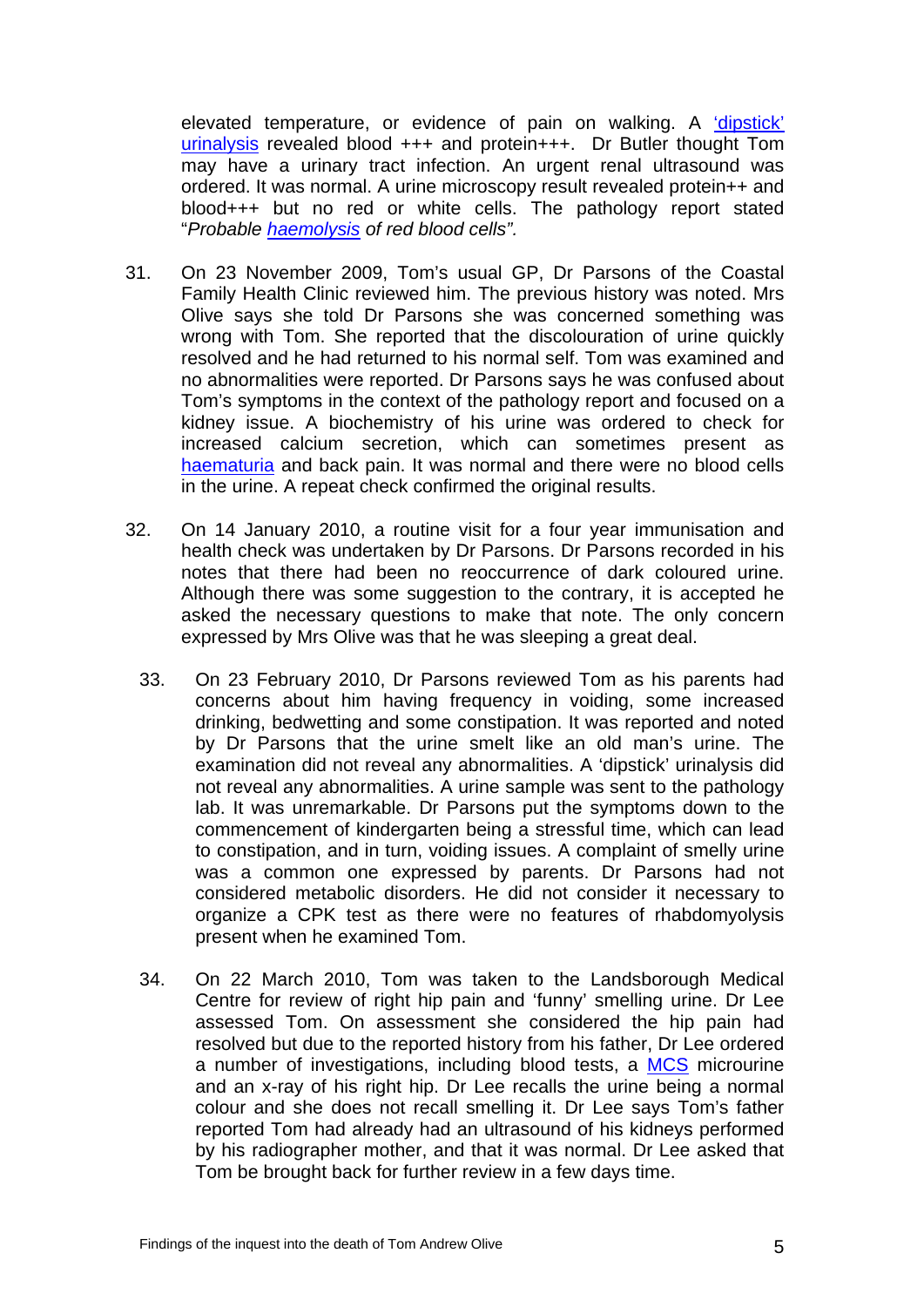- 35. On 24 March 2010, Dr Lee received the pathology results. They showed elevated liver enzymes but were otherwise normal. Dr Lee discussed the case with her supervisor, Dr Vuocolo. She then called Dr Parsons. Dr Parsons says he was contacted by Dr Lee about this presentation and suggested he or a paediatrician review Tom, on the basis that although he thought it was viral, given there were repeating symptoms, a further review should take place.
- 36. Dr Lee discussed Tom with Dr Findlay, a paediatrician. Dr Findlay suggested further tests including an ultrasound of the liver. Tom's parents were notified and Tom was referred to Dr Findlay. Dr Lee thought Tom could be suffering a metabolic disorder but did not consider rhabdomyolysis as she would have expected discoloured urine and muscle aches and pains, with which he was not presenting. Dr Lee had not previously experienced rhabdomyolysis in a child.
- 37. On 7 April 2010, Dr Findlay reviewed Tom. Tom's mother reported him having brief hip pain possibly twice in the previous five months and persistent 'smelly urine', which she described as being the smell from an old person's home. She also told Dr Findlay that there had been brown/red urine and a sore back and legs.
- 38. Dr Findlay carried out a physical assessment and ordered a number of pathology tests and x-rays. No abnormalities were detected. Dr Findlay says his impression was that Tom might have had a virus, which had caused an inflammation of his joints. In relation to the 'smelly' urine, Dr Findlay says he was unsure of the cause but thought it remotely possible that Tom had an inborn error of metabolism.
- 39. Dr Findlay says as his assessment did not reveal any abnormalities and the investigations he had ordered were essentially normal, he wrote to Dr Lee suggesting that they adopt a 'wait and see' approach for any clinical change in Tom's health.
- 40. Dr Findlay said he had never treated a child with rhabdomyolysis and he would not have known the classic symptoms. After Tom's death, Dr Findlay had email contact with Dr McGill, an expert in paediatric metabolic disorders. Dr McGill said *it is clear that the high AST and ALT are muscle in origin and the normal LFTs that you ordered indicate that Thomas had intermittent episodes of rhabdomyolysis.*
- 41. On 30 June 2010, Tom presented to the Landsborough Medical Centre with lethargy, sore eyes and fevers. Dr Khan reviewed him. Dr Khan suspected a viral illness and suggested rest, clear fluids and analgesia. He advised, if the symptoms got worse to ring 000, or to take Tom to the hospital. Later in the afternoon Mrs Olive again attended and this time Tom had back pain, a temperature of 38.1 and he was unable to pass urine. Dr Khan referred Tom to the Hospital.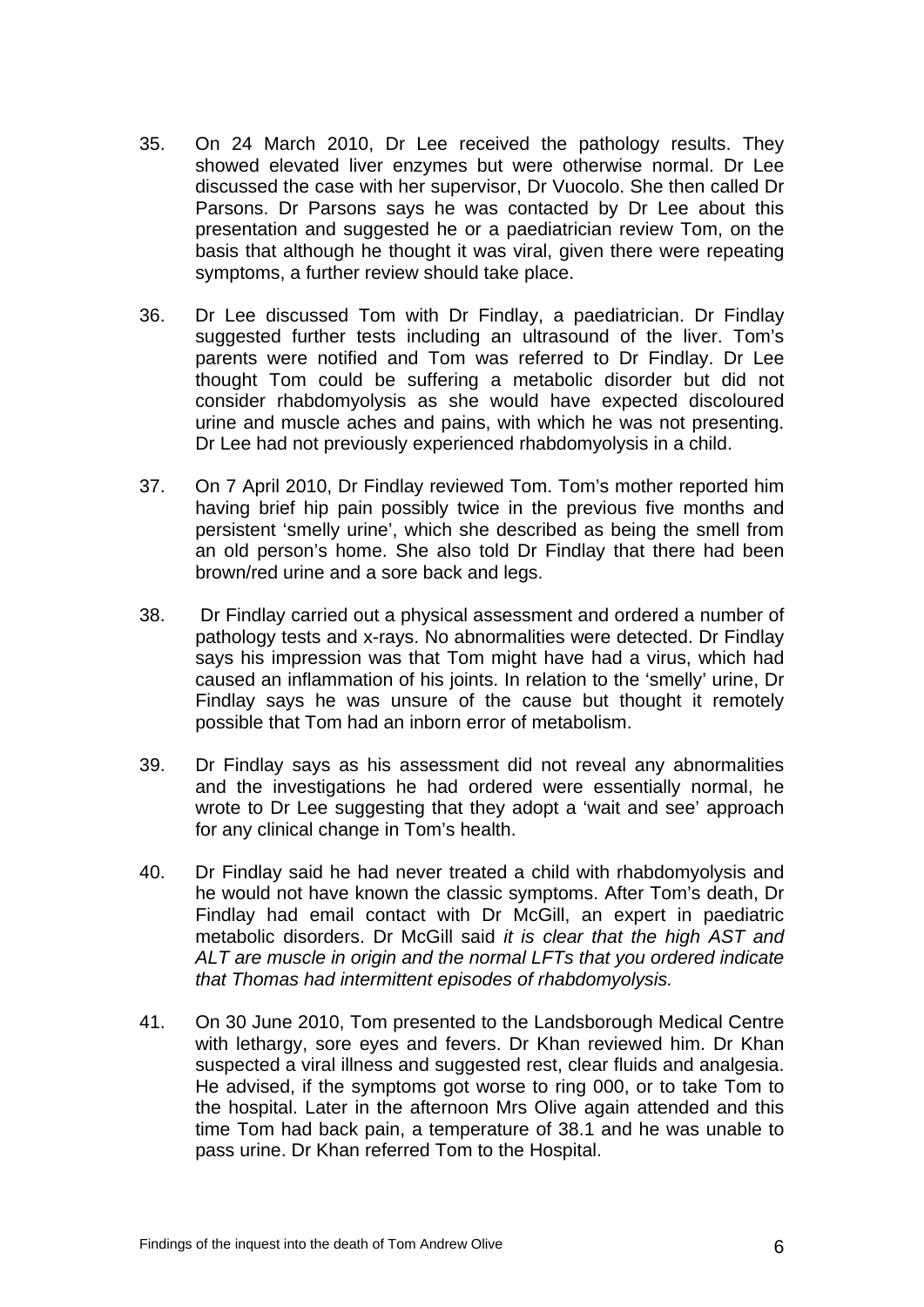#### <span id="page-8-0"></span>**Presentation to Nambour Hospital on 30 June 2010**

- 42. On 30 June 2010 at sometime after 5 pm, Tom was taken to the Hospital ED with a high temperature, sore throat, headache, and back pain. He had also complained of photophobia, which had settled. Tom had 'very dark red/brown' urine. His mother advised his urine had been dark before but investigations were always negative.
- 43. Tom was first reviewed by Dr Mark Coghlan by way of a rapid assessment. This is performed on patients who due to their assigned triaged category or other opinion may be in need of an early assessment and treatment. The aim is to detect immediate, acute problems which require rapid investigation and treatment. It is not a comprehensive and full clinical assessment and takes 5 to 10 minutes. Dr Coghlan does not have any specific recollection of performing the rapid assessment other than what is contained in the medical records. His notes did not make reference to being told by Mrs Olive that Tom was limping or having dark urine.
- 44. The rapid assessment did not indicate to him that Tom required admission to the paediatric ward for inpatient care. Tom did not look unwell; he had no worrying rash, neck stiffness or photophobia. He thought Tom was probably suffering a viral illness. A decision for admission would be made at the time of the more thorough assessment which followed a rapid assessment.
- 45. The more thorough assessment was performed by an intern, Dr Graham. A urine sample was taken and this appeared very dark/red. Dr Graham had been advised by Mrs Olive this had occurred before but results were negative for no reason. A 'dipstick" urinalysis revealed a large amount of blood and protein. Dr Graham found no tenderness on examination of the hips and legs. Dr Graham's impression was that Tom had pyrexia with an unknown cause but that he was not extremely unwell. She ordered a MCS microurine. This test ultimately did not reveal any abnormalities, but was not back by the time of discharge.
- 46. Dr Graham discussed Tom with her supervising consultant, Dr Todhunter. Dr Todhunter did not write anything in the medical notes and has no independent recollection of the event but I accept the discussion took place. Dr Graham reported in her progress notes: D/w Dr Todhunter:
	- given pt clinically well; don't have cause for fever however no urgent Sx/conditions apparent and is safe for discharge;
	- advised mum to return if Sx change/worsen, rash develops, increasingly unwell or other concerns;
	- f/u with GP later this week or earlier as required  $-$  letter  $$ suggest repeat urine mcs when pt well to f/u ?haematuria
	- mum happy with above.
- 47. It is evident Mrs Olive does not agree she was 'happy' with the above at all. Dr Graham says she drafted a letter to Tom's GP, Dr Parsons. A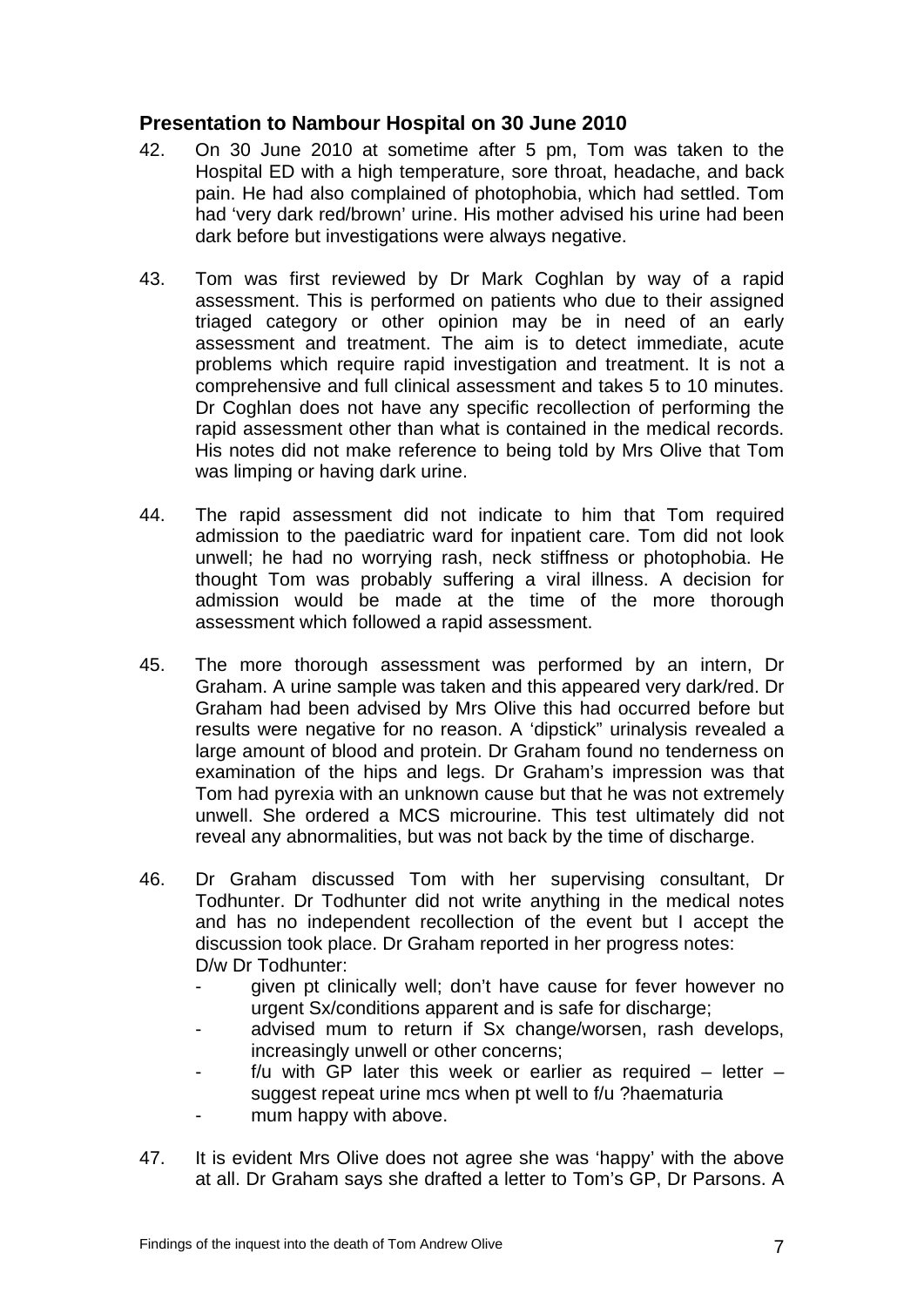copy of the letter has been located in the medical records, but Dr Parsons says he did not receive it. Mrs Olive also says she did not receive the letter. Dr Graham has no recollection of handing the letter to Mrs Olive, although on her usual practice and as indicated in the records she says she would have given her a letter and discussed follow up.

- 48. Importantly in the conclusion of the letter, Dr Graham stated, *it may be worthwhile repeating his urine MCS following his acute illness, for resolution of haematuria.*
- 49. It is now evident the microscopy results became available at around 8:34pm, after Tom had been discharged. The results of the MCS were negative for red blood cells. The significance of this result is that urine tested positive for protein and blood on dipstick analysis. Further, the results in combination were not reviewed and therefore the possibility that the protein found may have been myoglobin, was not considered or appreciated by the Hospital.
- 50. The results of the MCS were sent to Dr Parsons. He said that as they were normal he would not have taken any further action. Dr Parsons, of course was unaware of the earlier dipstick analysis results and of the attendance at the ED. He had not seen Tom since February 2010 and by virtue of the conversation with Dr Lee was aware Tom was seeing another GP. However, if Dr Parsons had received the discharge letter, he says, and I accept, he would have put in place further investigations, perhaps a referral to a renal physician, as Dr Parsons would still have considered haematuria as a probable diagnosis.
- 51. Mrs Olive says Tom had no other symptoms such as aches and pains or discoloured or smelly urine after this presentation. She used her work facilities to conduct an ultrasound which showed no renal abnormalities. She did not take Tom back to any of the doctors as there were no abnormal symptoms.
- 52. Tom was not reviewed again by any medical practitioner until the day of his death.
- 53. The issue of what happened to the discharge letter is perplexing. I am convinced the content of the letter was inputted by Dr Graham. The letter reflects her notes and I have no reason at all to reject her evidence that she inputted it at the time for the purpose of providing a letter. However, it is likely, and for reasons that remain undetermined, the letter was not given to Mrs Olive. Mrs Olive wanted answers to the problems Tom was having, evident by her attendances at GPs and the Hospital itself. To suggest, in that context that she would ignore the suggestions of follow up referred to in the letter, simply does not add up.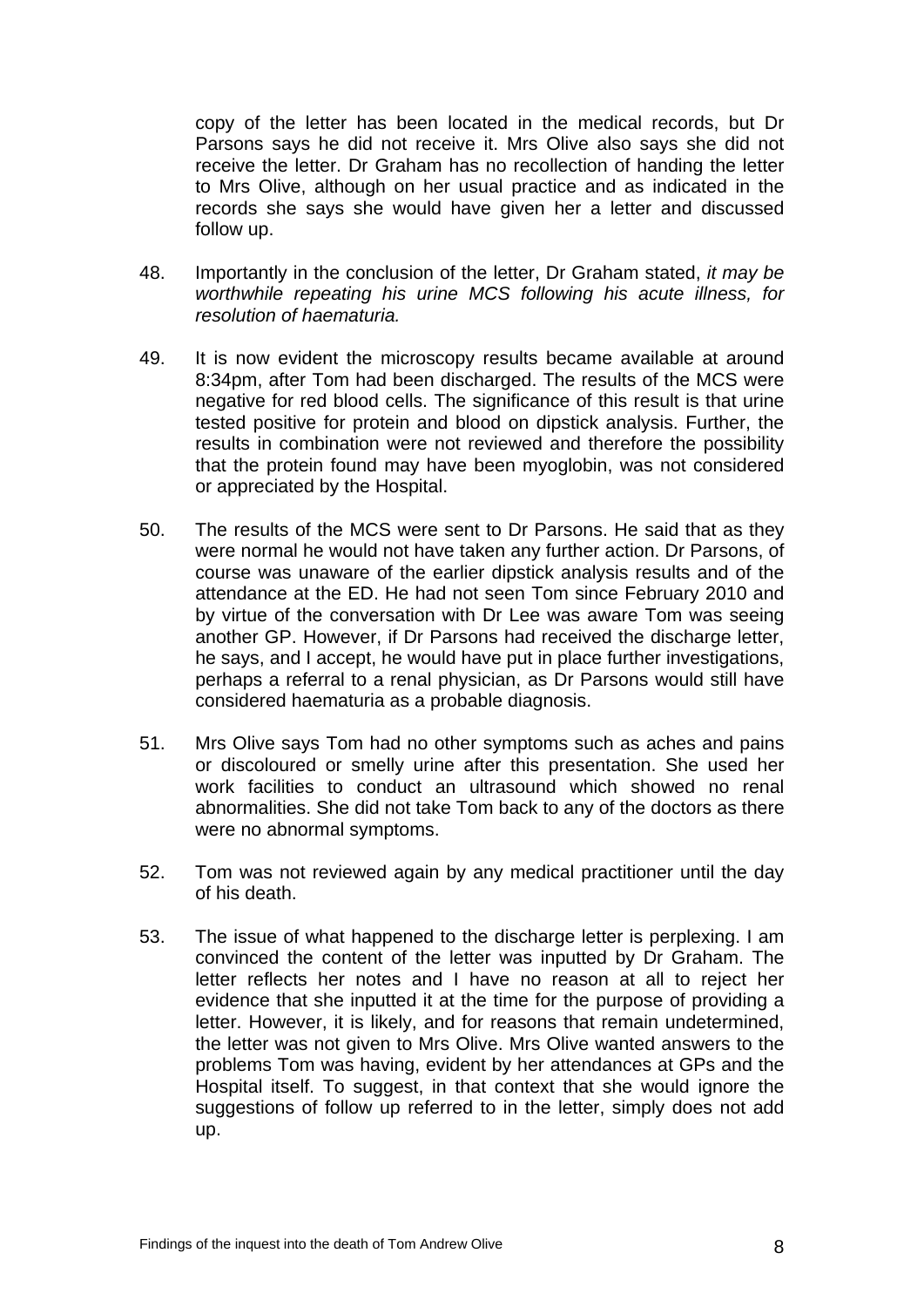#### <span id="page-10-0"></span>**Presentation on 25 August 2010**

- 54. On the morning of 25 August 2010, Tom complained of a sore knee and that he could not walk. He was visibly in pain and clearly unwell as confirmed by a short video of Tom taken by his mother at the time. An appointment was made with Dr Parsons for later in the day. At Tom's request he was placed in a bath. He became increasingly lethargic. The bath was hot so his father added cold water, which splashed onto him. Tom did not react to the cold water. His father noted a red rash up Tom's shoulder, neck region and around his forehead and that his heart was racing. His parents checked his heart rate and it was 25 beats in 10 seconds. They decided to take Tom straight to Dr Parsons rather than wait for an appointment. However, as he continued to deteriorate, his parents called the QAS.
- 55. The QAS received the call from Tom's father at 9.43am. An ambulance was dispatched at 9.44am and arrived at 10.05am. Advanced Care Paramedic (ACP), Kenneth Crowley, and a third year student paramedic, Gary Lewis assessed Tom. ACP Crowley says Tom was pale, had a Glascow Coma Scale (GCS) of 10; a low temperature of 33.9; a fast pulse of 143; a blood pressure of 105/60, and a respiratory rate of 25.
- 56. ACP Crowley suspected sepsis and tried to warm Tom up, noting he had had a hot bath. A call for Intensive Care Paramedic back-up was made. QAS left at 10.18am as ACP Crowley said he was not going to waste any time. The paramedics met Intensive Care Paramedic (ICP), Linda Dow en route to the hospital.
- 57. ICP Dow met the crew at about 10.31am. She says Tom looked generally unwell (pale, diaphoretic, lethargic). He complained of abdominal pain but ICP Dow said he was able to respond to questions regarding 'Tom the Tank Engine'. His answers, whilst brief, demonstrated to her he was not confused. In fact, it may have been Tom's father who spoke about 'Thomas the Tank'. In any event, ICP Dow contacted the Hospital to notify them of Tom's pending arrival. She says she relayed his vital signs, pertinent history and stated that the patient appeared quite unwell. In a later statement she says she advised they had a *very sick four year old male*.
- 58. There is conflicting evidence as to whom ICP Dow spoke to at the Hospital and what was passed on. RN Nash says in a statement that he recalls a call coming in from QAS advising that they could expect the arrival of a sick child, possibly septic. Dr Ueno-Dewhirst stated he told RN Nash to warn RN Gelding, the triage nurse that they may require a resuscitation cubicle and for RN Gelding to inform him and Dr Ueno-Dewhirst of any specific concerns.
- 59. Dr Ueno-Dewhirst says he recalls the QAS telling him Tom had been unwell since the night before; complained of severe leg and back pains; had been placed in a bath to 'pep' him up after breakfast; had a seizure like episode whilst in the bath; was tachycardic, hypothermic, with an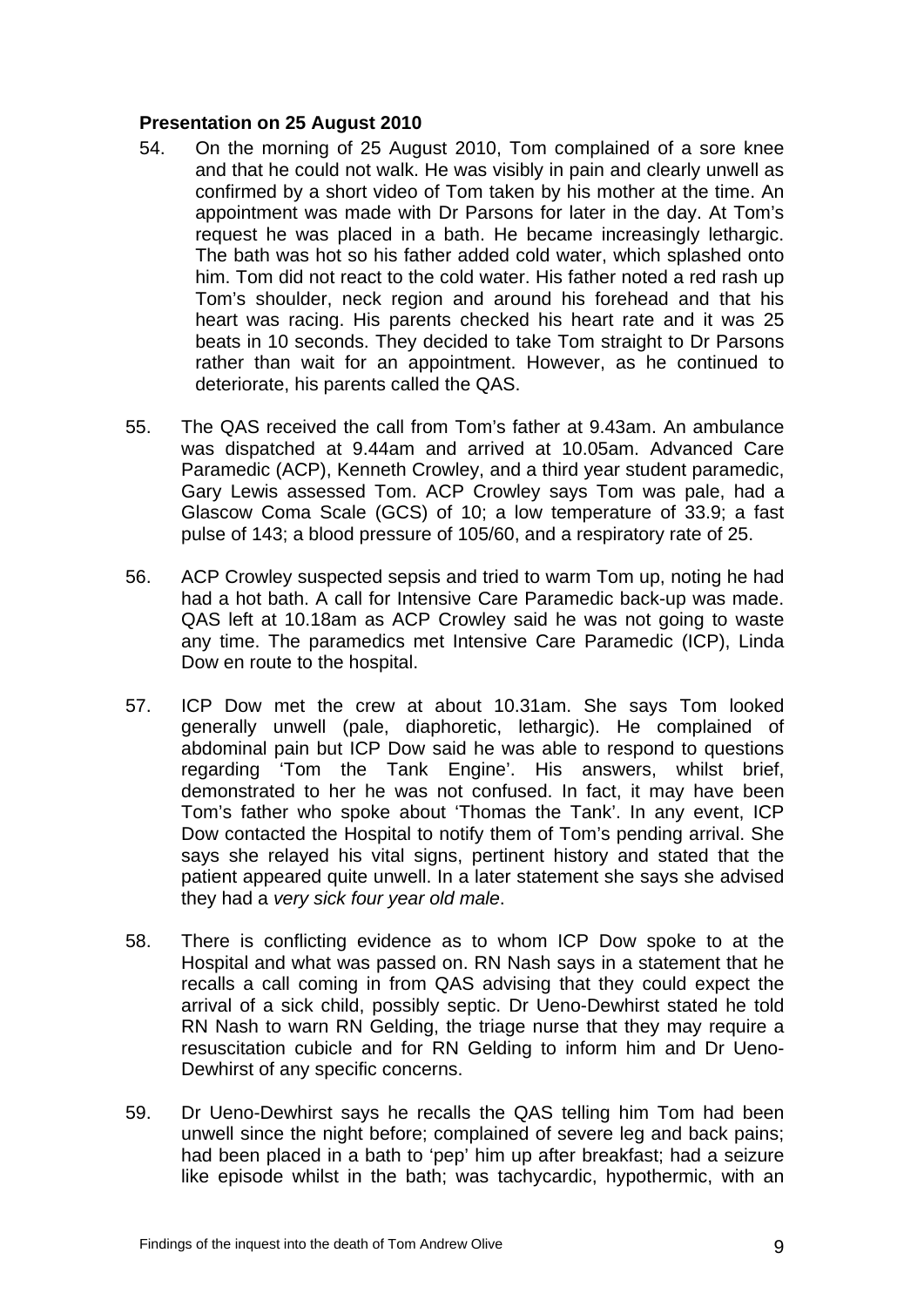altered GCS; his temperature was slowly improving and his GCS improved spontaneously in transit; their diagnosis was uncertain; and they gave an estimated time of arrival of 15 minutes. In a later statement Dr Ueno-Dewhirst says he does not recall if he took the phone call, nor the specific details relayed by the QAS. RN Nash says he does not recall if he told RN Gelding of the expected arrival of the deceased.

- 60. It is in fact likely the QAS call was taken by RN Menkins who also does not recall telling RN Gelding but told Dr Ueno-Dewhirst.
- 61. En route to the hospital, ICP Dow decided to undertake a 12 lead electrocardiograph (ECG). For this purpose she requested the driver slow down and downgraded the job to a Code 2. I am satisfied this was a reasonable decision; occurred a few minutes out from the hospital; and made little practical difference in the time of arrival or the outcome.
- 62. The ECG showed sinus tachycardia with mildly peaked 't' waves in the lateral leads. ICP Dow says the one thing that can be picked up on an ECG is [hyperkalemia](#page-25-0) (high potassium). In her evidence she said she did not see significant changes indicative of hyperkalaemia. This view was confirmed by a number of other witnesses (Dr Jensen, Dr Kelly) who were asked to look at the ECG and opined the ECG did not show obvious hyperkalemia or anything of acute concern.
- 63. There was some contention raised about the ECG and whether the results were raised with hospital staff, given it will become clear that Tom was very likely hyperkalemic on arrival.
- 64. ACP Crowley and ICP Dow cannot recall if the ECG was mentioned to the hospital staff. RN Gelding, the triage nurse does not recall being advised of an ECG or discussing an ECG. Hence it is likely the ECG results were not considered, but as they did not indicate hyperkalemia, this made no difference to the outcome.
- 65. There were also clearly differences of opinion by QAS and hospital staff as to Tom's condition on arrival. The evidence of ACP Crowley was that there had been some improvement in Tom's condition by the time of arrival at the hospital. This view is reflected in the QAS electronic Ambulance Report Form (eARF) completed by ACP Crowley. ACP Crowley says he was not surprised that Tom was not being allocated a resuscitation bed. ACP Crowley says he had no issue with the child being moved to the acute area and says it was a few minutes later that Tom was moved to the resuscitation bay. ACP Crowley recalls Tom being fully alert and laughing when they wheeled him in.
- 66. Student paramedic Lewis says the child had improved since they left the house and that he was talking about his motorbike and Tom the Tank. He says when they unloaded Tom he seemed a lot better.
- 67. ICP Dow had a quite different view and conveyed to the hospital on the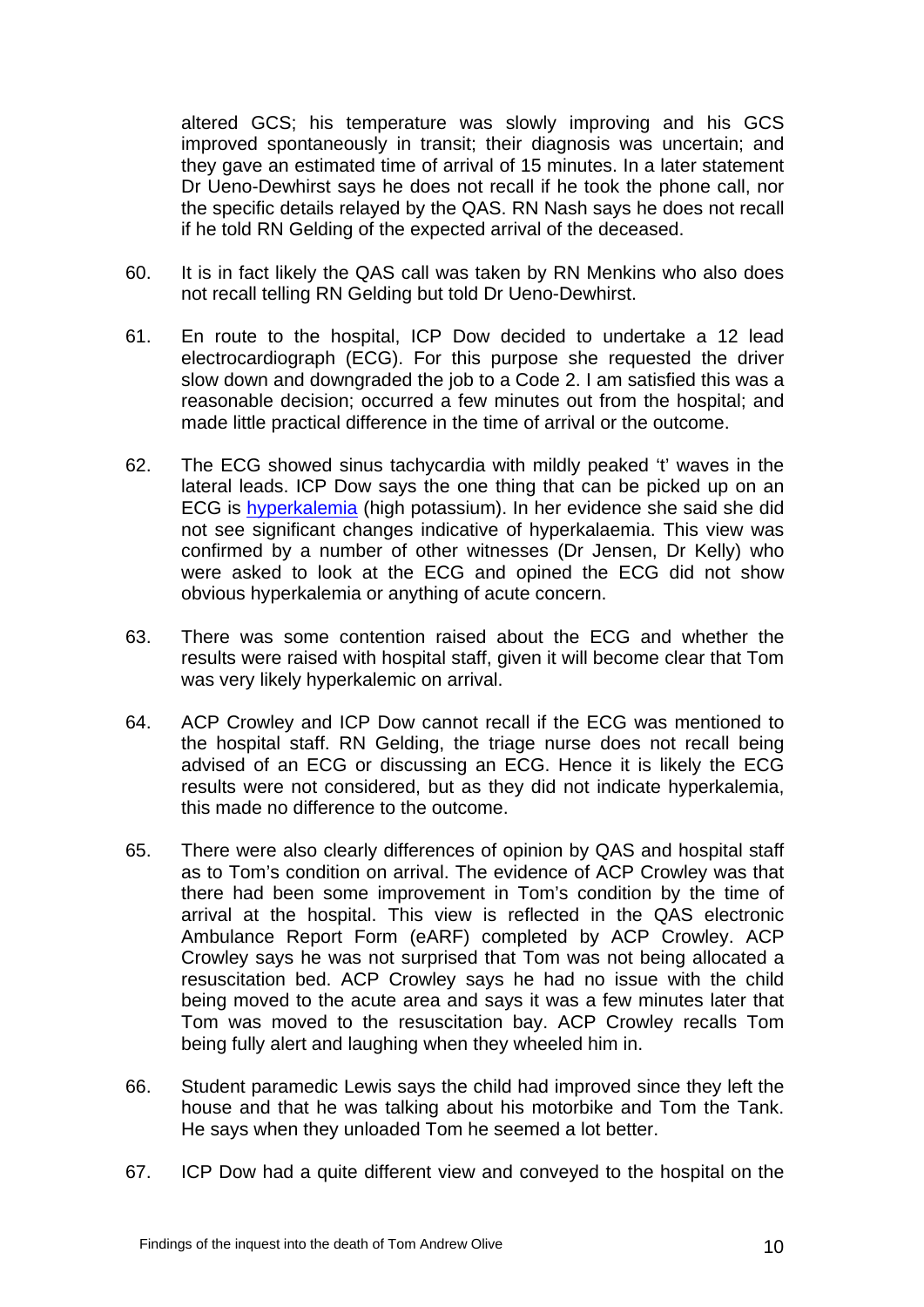way that an unwell child was being brought to the hospital. She completed a separate eARF. She refers in the eARF to Tom being lethargic, limp, pale diaphoretic and cold. She reports a 12 lead ECG showed sinus tachycardia with peaked 't' waves in the lateral leads. She notes the history of pungent smelling urine.

- 68. The triage nurse, RN Gelding assessed Tom on arrival to the hospital. RN Gelding says he did not have any prior notice of the arrival to the ED. That is probably the case. He assessed Tom as being awake and alert and that his vital signs were essentially normal. He considered he was stable and categorised him at a level 3 (to be seen within 30 minutes). RN Gelding liaised with the shift coordinator and it was decided Tom would be transferred to acute bay 7.
- 69. ICP Dow says she recalls the triage nurse being advised the child was quite sick and she was surprised that he was not moving directly to the resuscitation area. ICP Dow says they were told a resuscitation bed was not available at that time and that an acute bed was available. She says from her memory the nurse suggested a doctor would also be in attendance shortly. ICP Dow did not consider there was any change in Tom's condition from when she started caring for him. She says he barely responded when she attempted to put an intravenous cannula in, which she says was unusual.
- 70. RN Nash says he took one look at Tom and thought he was too unwell to be put in bay 7 so requested he be moved straight into a resuscitation bed. Tom was off loaded from the Ambulance trolley there.
- 71. RN Sinclair says she reviewed Tom in bay 7. She recalled he had a vacant stare. She left Tom in the care of the paramedics whilst she went to retrieve a paediatric oxygen probe. When she retuned Tom had an even more vacant stare, a steady pulse, and an unobtainable blood pressure. She seems to have made a decision to move him into the paediatric resuscitation bay (rather than RN Nash). RN Sinclair then got the attention of RN Menkins, who agreed to make contact with Dr Ueno-Dewhirst.
- 72. In considering the evidence, it is more likely than not that RN Gelding's assessment of Tom was influenced by the information provided to him on arrival that Tom had improved. RN Gelding had not been given the information relayed in the call by ICP Dow. With the benefit of hindsight, the rapid deterioration soon after arrival suggests this was a mistake. Dr Ueno-Dewhirst says the category 3 was unusual but the triage nurse was experienced and had seen the child. Dr Ueno-Dewhirst said he was advised of the child's improved state in transit and told Dr Jensen (who had been on standby) of Tom's arrival and results of the triage assessment. Dr Ueno-Dewhirst was in the tearoom when he was notified of Tom's deterioration and Dr Jensen offered to immediately go to the resuscitation bay to review the child.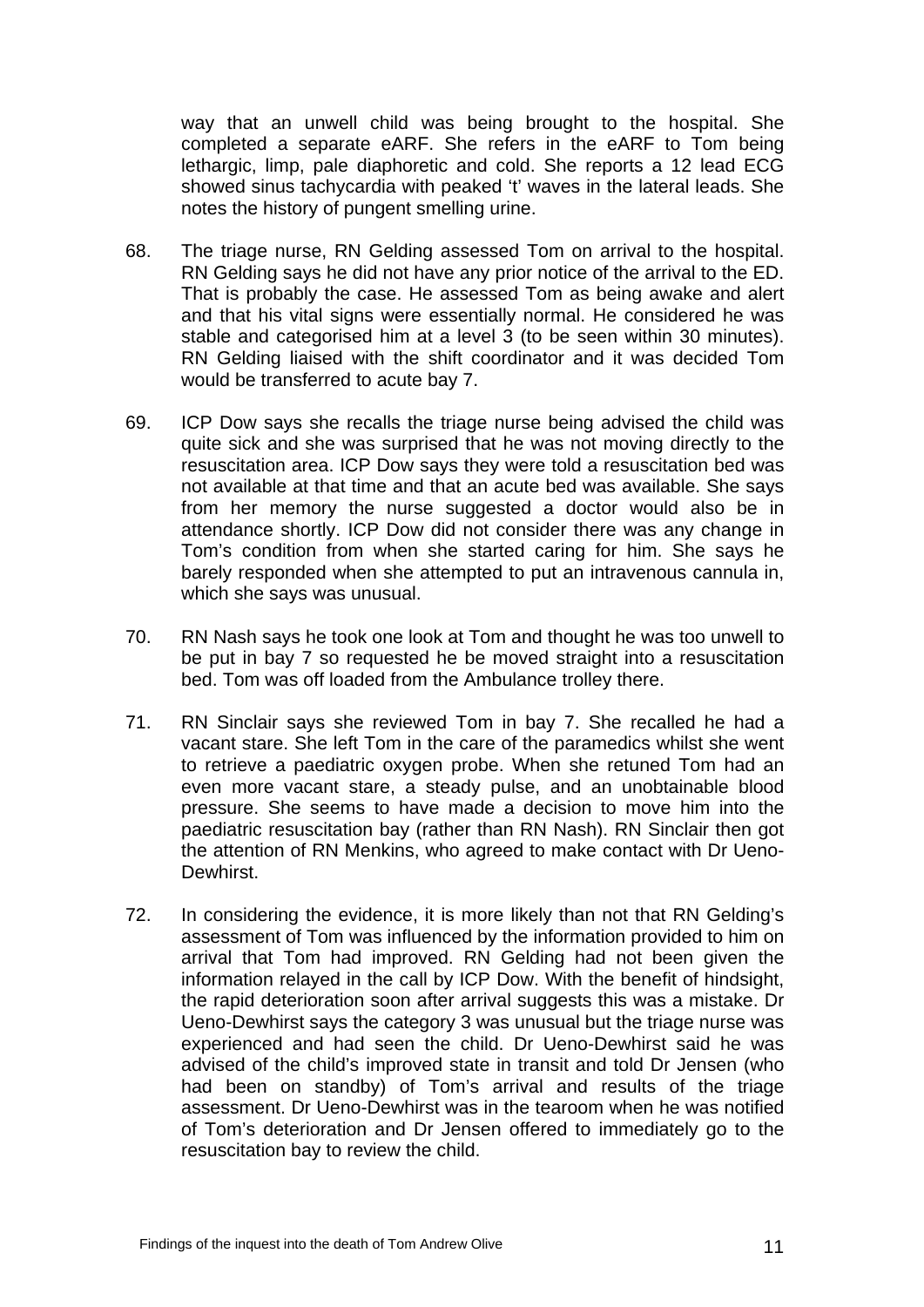- 73. On transfer to the resuscitation bay, telemetry was placed on Tom. This showed a QRS complex, which signified that something had changed. Whilst trying to obtain a 12 lead ECG, Dr Jensen arrived to assess Tom. Tom became very pale, his eyes rolled back, and he became unresponsive. His father moved to do a couple of chest compressions. RN Sinclair pushed the emergency button and then took over compressions. Dr Jensen managed the airway. Dr Jensen called for the correct size mask, as he could not locate one (he was using an adolescent mask). Dr Jensen called for this on a couple of occasions. Dr Jensen is of the view he was able to administer appropriate airflow prior to being given the correct mask.
- 74. Many people attended the emergency. Tom's parents obviously found it chaotic and clearly distressing.
- 75. Dr Jensen says he used the drug suxamethonium chloride (muscle relaxant) to help in intubating Tom. Dr Jensen says he was not aware Tom was suffering hyperkalemia when he administered suxamethonium (suxamethonium is contraindicated with patients with severe hyperkalemia).
- 76. Student Nurse Cripse did a 'dipstick' urinalysis whilst the resuscitation was in progress. She recalls it being abnormal and reporting it to RN Sinclair. The results were not documented.
- 77. Intravenous access was difficult. Dr Ueno-Dewhirst used the intraosseus drill to gain access to Tom's right tibia.
- 78. Dr Hurley, the Director of Paediatrics at the Hospital, and his registrar, Dr Cohn attended the resuscitation. The medical staff present consulted with each other to try and establish a cause for the arrest.
- 79. Blood results eventually came back, which revealed a severe metabolic acidosis, which included a very low bicarbonate and severe hyperkalemia. Calcium chloride and insulin/dextrose were added to the IV line, without any improvement.
- 80. Dr Jensen surmised because of the high potassium level, Tom had an unknown severe genetic muscle metabolic disorder. Dr Ueno-Dewhirst says because of the high potassium the working diagnosis became an unknown severe genetic metabolic disorder.
- 81. The resuscitation lasted for approximately 50 minutes.
- 82. Dr Ueno-Dewhirst says Tom was a young child who was very ill but did not display symptoms pointing to the possibility that he was likely to arrest within 30 minutes of arrival at the ED.
- 83. Although to determine the precise timings of the sequence of events is difficult, it is probable Tom arrived at the ED at around 10.45 or possibly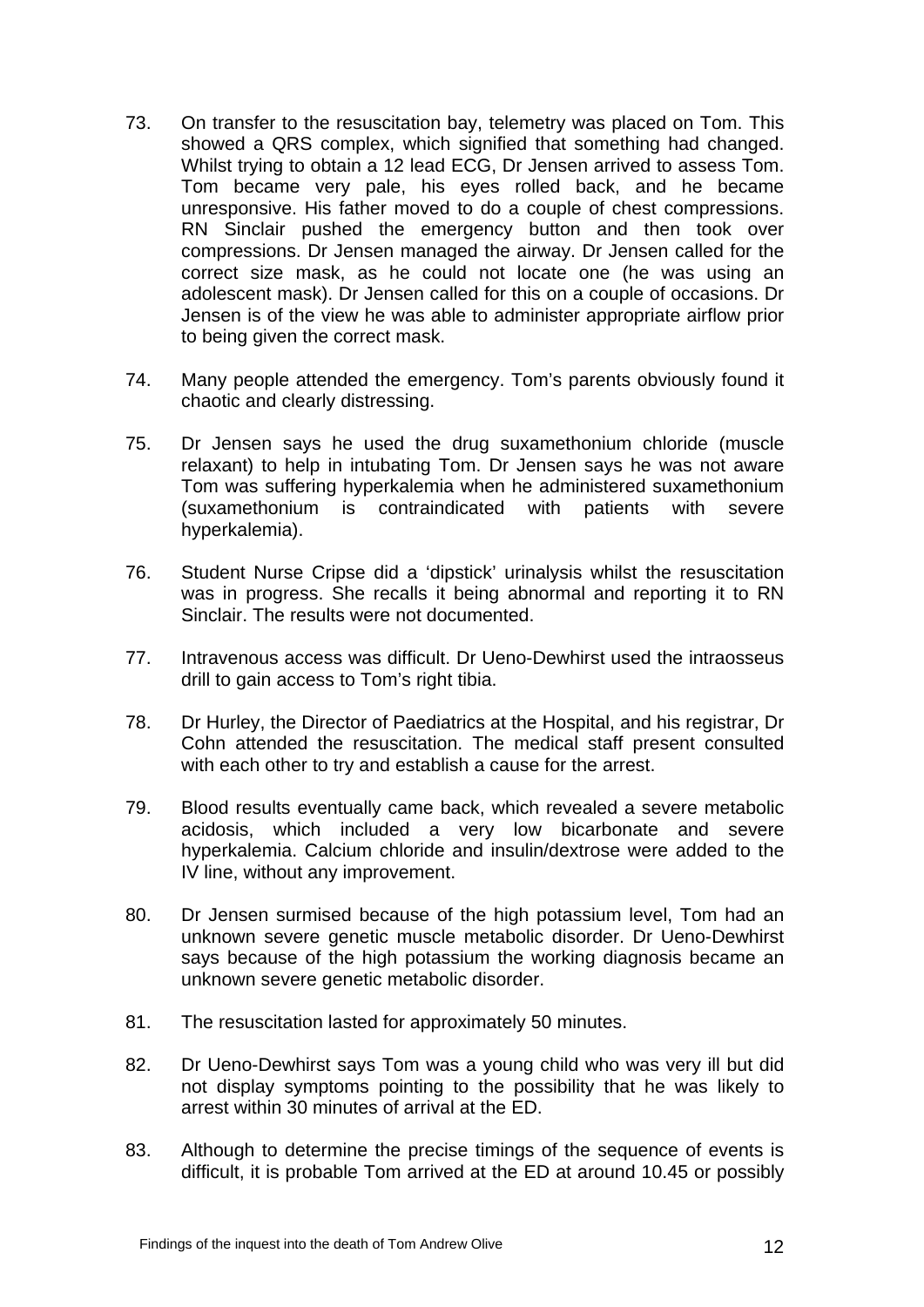a few minutes later, and arrested around 30 minutes later. Although he was triaged as a category 3, in fact the decision to take him to the resuscitation bay and effectively upgrade Tom to a category 2 took place sometime after 11.05 and before the arrest at 11.15.

84. A category 2 requires a medical assessment within 10 minutes. Even if Tom had been triaged Category 2 on arrival, given some time needs to be taken for the triage assessment itself, the delay in Tom being medically reviewed was in the order of 5 to 10 minutes. The evidence suggests it was already too late for Tom by this time, as the potassium levels were likely to already be at unsurvivable levels.

#### <span id="page-14-0"></span>**Internal reviews**

#### <span id="page-14-1"></span>**Hospital review**

- 85. The ED undertook an audit into Tom's death. A Root Cause Analysis was not conducted, as the death was not considered a reportable clinical incident. An ED Action Plan was created. Three aims were identified in the review with various actions established to address the aims. The aims with the corresponding actions include:
	- 1. To consolidate discharge process in the Department of Emergency (DEM) **Action**:
		- Specific information relating to this is contained in the District DEM orientation book for medical staff;
		- The medical orientation document to be modified to provide a summary for short stay staff outside of usual orientation schedules. Summary to include the essential requirements of documentation & GP communication;
		- Additional prompts for staff to be included in the patient documentation;
		- Further reminders to be published in poster format and situated around the department;
		- Patients will be issued with a prompt alerting them to request a discharge summary before they leave the department;
		- Written and verbal communication with the patients GP to be recorded in the patient chart;
		- Audit of compliance to be added to the clinical coders' role.
	- 2. To increase the Department's capacity and preparedness for emergency paediatric cases.
		- **Action:**  DEM nurses to attend an Emergency Paediatric Nursing workshop. This will augment the skills and increase the number of nurses with this
			- particular knowledge; An area in the DEM will be designated and equipped particularly for
			- dealing with Paediatric emergency medicine;
	- 3. To improve alerts, communication and follow up regarding test results.
		- **Action:** 
			- Communication and Liaison with Pathology to identify a process for an alert;
			- Procedure for an alert system to be established.
- 86. The Hospital has advised that all actions under Aim 1 have been completed. In relation to Aim 2, the Hospital expected that 95% of staff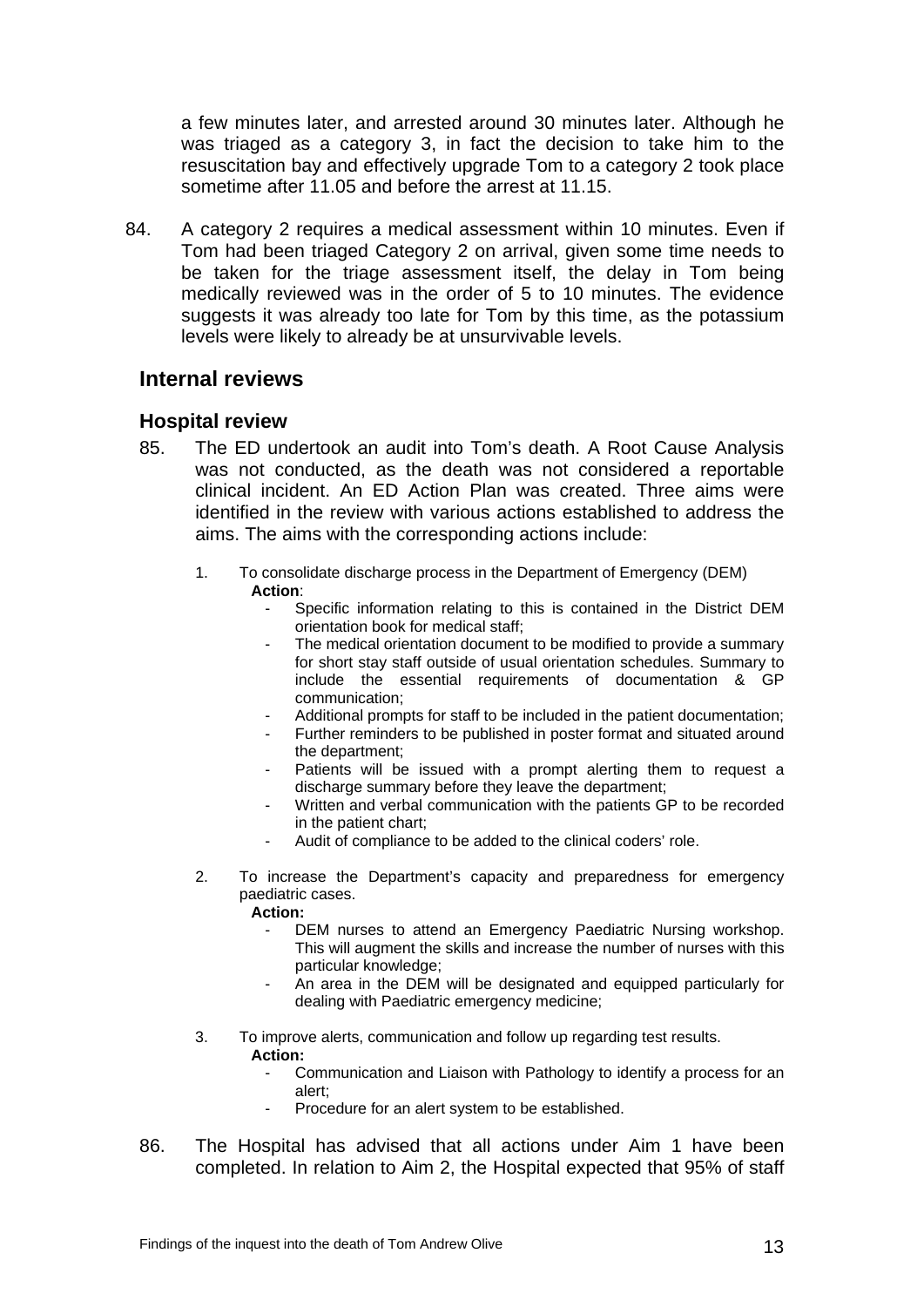would have completed specific training on paediatric resuscitation by 2014. As well, an area has been designated and equipped for paediatric emergency medicine.

87. In relation to Aim 3, the Hospital advised that a number of changes to pathology reporting and communication had been made. This includes the introduction of a policy whereby all pathology results are reviewed, including discharge patients, and the medical officer must document that the investigation results have been reviewed and that appropriate action has been taken for significantly abnormal results.

#### <span id="page-15-0"></span>**Review by QAS**

- 88. The QAS undertook a review of the case using its internal audit program CART, and considered there was no deviation from clinical practice and standards.
- 89. Dr Ben Clarke, the acting Medical director of the QAS was of the opinion, the expected processes were followed in the pre-notification to the Hospital and that standard triaging and handover process occurred. He stated he was confident all paramedics in attendance provided a high level of clinical assessment and care and recognised a potentially significant underlying illness or condition. This is evidenced by the ACP crew requesting ICP backup, proceeding to the Hospital under code 1 (lights and sirens), and from ICP Dow's statement in which she describes a discussion with the triage nurse about placing Tom in a resuscitation bay. Dr Clarke stated the nature of pre hospital medicine does not always allow for a clinical diagnosis to occur. The clinical features of Tom's presentation were managed appropriately and he was of the opinion that such a devastating clinical course could not have been predicted by paramedics.
- 90. It is evident in this case that the eARF completed by ACP Crowley was provided to the hospital (it being in the records), but would not have been even completed (and hence not considered) by the time of Tom's arrest shortly after arrival. The evidence also indicates that the eARF completed by ICP Dow was not received by the hospital. For similar reasons, this fact had no contribution to the outcome, but QAS has acknowledged in the submissions made by its Counsel, Ms Rosengren, that the best practice approach would be for a hospital to be provided with the eARFs completed by both ACPs and ICPs.
- 91. It is also evident from the evidence that much of the information needs to be manually inputted and it was questioned as to whether some of the data could be automatically recorded, allowing paramedics to direct their attention to patients without the burden of repeated note taking.
- 92. QAS has advised that there are currently development activities underway to design and create a new electronic patient record system to consolidate multiple records relating to the one patient in a single patient record, which will be electronically transmitted and submitted to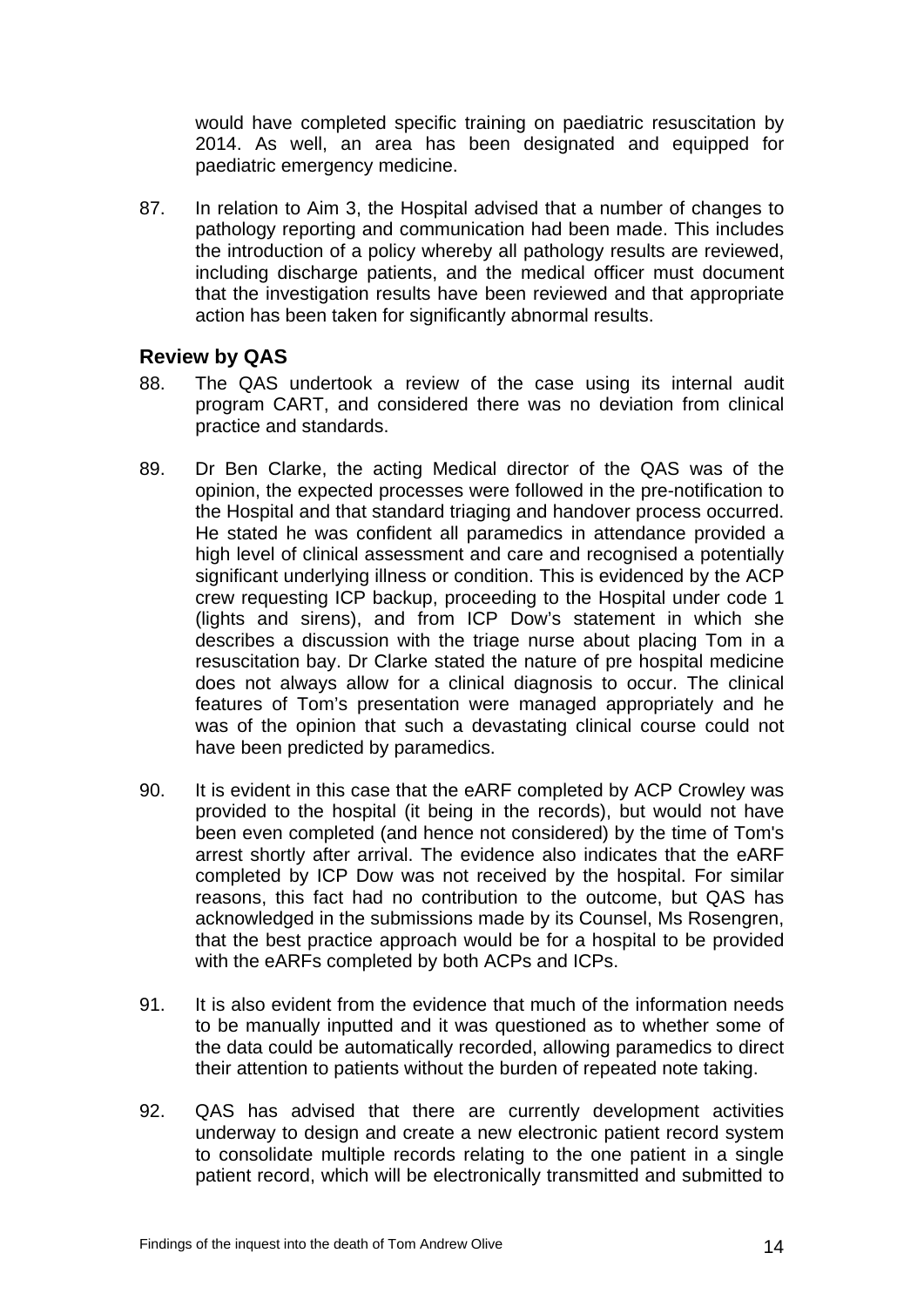the receiving facilities. It was anticipated that this electronic record system would be implemented within the next 12 to 18 months.

93. Further work has commenced to roll out an eARF/CAD (Computer Aided Dispatch) interface. The Interface allows CAD to automatically populate the document with certain information such as incident number, incident address, patient name and case times. It was also advised that a new version of the eARF was being developed and will have improved functionality to allow for automatic vital signs data upload. It is expected that this will capture more information in a more efficient manner.

## <span id="page-16-0"></span>**Expert opinions**

#### <span id="page-16-1"></span>*Dr Anne-Maree Kelly, Emergency Physician*

- 94. Dr Kelly has provided a detailed and comprehensive report addressing the issues and the Olive family's concerns.
- 95. Dr Kelly believes the care provided to Tom on 30 June 2010 was appropriate. None of the doctors had access to Dr Findlay's correspondence with Dr Lee or the results of the previous tests. She said whilst there was no attempt to contact Dr Findlay she does not see this as a serious deficiency and says it reflects the common challenges of obtaining information in the ED. Despite opinions expressed by Dr Hurley (paediatrician at the Hospital) and Dr Priestly (Director of the Hospital Emergency Department), she does not consider the decision to discharge Tom was unreasonable. She considers Dr Hurley and Dr Priestly are approaching the case with hindsight. Tom's symptoms resolved, he had a diligent GP and was being followed up in the community.
- 96. Dr Kelly was unable to provide comment on what the actions of Dr Findlay or any of the GPs would have been should they have received the discharge letter of 30 June 2010 from the Hospital. It is possible it may have prompted further investigations. Dr Kelly said in evidence that had Dr Parsons received the discharge letter, it coupled with the microscopy results would have been complete information in the circumstances. However this is in the context that the dipstick-positive red-cell – negative information was not linked on the result.
- 97. Dr Kelly stated that her hospital had the same system as the Hospital concerning discharge letters in that they are provided to the patient or carers directly and are not sent electronically or otherwise to a patient's GP. It is then up to the patient to decide whether they want to have a follow-up.
- 98. Dr Kelly says there is no way of knowing whether Tom would have had a different outcome had he presented to the hospital earlier.
- 99. In relation to the triage assessment on 25 August 2010, Dr Kelly says,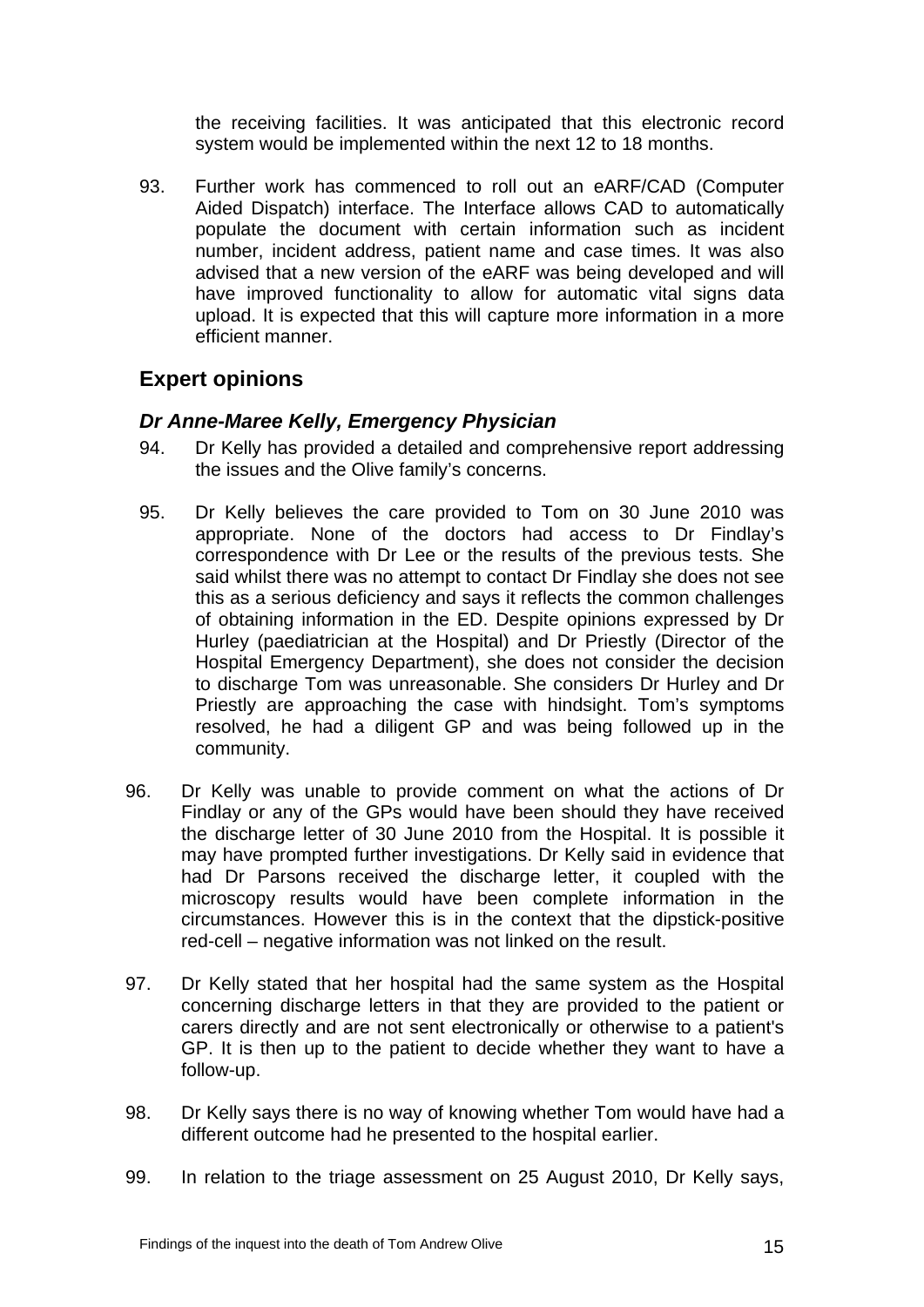with the benefit of hindsight, ATS category 3 may seem too low but says RN Gelding's logic was reasonable. Dr Kelly says she would have probably preferred category 2 based on the episodes of unresponsiveness that occurred and the uncertainty about what was going on. She confirms there were no grounds for Tom to be triaged as a category 1 (immediate threat to life).

- 100. Dr Kelly stated that it is evident Tom's condition deteriorated and RN Sinclair identified this and escalated his care and arranged for a senior doctor to urgently assess. Dr Kelly says from the material, she is of the opinion that staff recognised that a cardiac arrest occurred immediately; that resuscitation was commenced quickly; that it followed standard protocols; and was conducted according to relevant professional standards.
- 101. Given the high potassium level subsequently revealed in the tests, Dr Kelly was of the opinion Tom would have had a pre-arrest potassium level of more than 8. Arrhythmias can occur with a level of 5 to 6 but are more common in cases of 8 or 9. Dr Kelly was of the view that given this pre-arrest potassium level, and on the basis he arrested 10 minutes after arrival at Bay 7, it was very unlikely anything could have been done that would have resulted in a different outcome.
- 102. With respect to the QAS ECG, Dr Kelly said it did not indicate any need for urgent treatment and it does not demonstrate obvious hyperkalaemia.
- 103. Dr Kelly suggests ICP Dow may have completed her eARF with hindsight. She mentions the ECG and that it was interpreted as having sinus tachycardia with peaked T waves. However, Dr Kelly says there is no evidence the results of the ECG were communicated to the Hospital staff**.**
- 104. Dr Kelly says there was a failure to recognize that the urine, which tested positive for blood on a 'dipstick', did not have the presence of blood cells. She says this is probable because the clinicians were focused on haematuria and the possible causes of haematuria. She says at least five samples were sent to the pathologist in the months prior to Tom's death and the pathologist failed to notice the pattern and advise the treating clinicians, possibly prompting further testing.
- 105. Dr Kelly says the seminal paper identifying the LPIN1 gene mutation in children was only published in July 2010. Dr Kelly is of the view the journal would not usually be read by clinicians without a specific interest in genetic disease. She says it would be her expectation that the vast majority of paediatricians and probably all emergency physicians and GPs, were unaware of its existence at the time of the Tom's death.
- 106. Dr Kelly stated that she had never seen a child present with rhabdomyolysis, nor has she seen a case of spontaneous rhabdomyolysis in an adult. Her experience with rhabdomyolysis has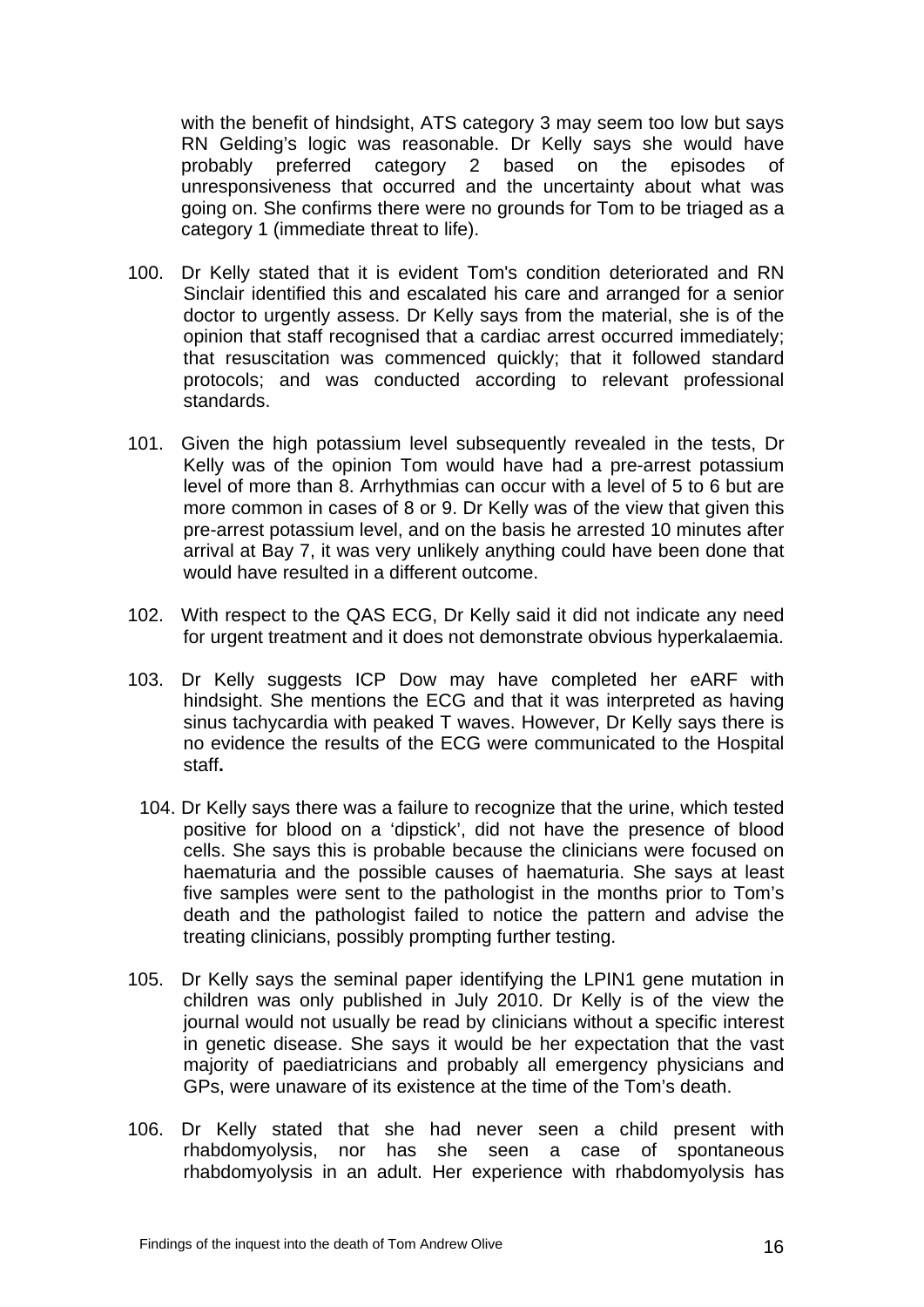been in the context of trauma patients.

#### *Professor John Christodoulou, Paediatrician*

- <span id="page-18-0"></span>107. Dr Christodoulou opines the result of positive blood on a urinary dipstick, but no red blood cells on microscopy, with a history of dark coloured urine should have raised a suspicion that further review and investigations might be warranted. This would have included measuring the CPK level. In evidence he said that such action would not necessarily have been indicated on the first presentation, but would need to be considered with a recurrent presentation. He says low back pain is not classical of rhabdomyolysis, and he would not suspect the average GP to be aware of it.
- 108. Dr Christodoulou says if Dr Findlay had been aware of the preceding history or dark urine that subsequently cleared, in light of the presentation, he should have been alerted to the possibility of acute rhabdomyolysis.
- 109. Dr Christodoulou did not consider symptoms of sleeping or being more tired or the urinary and constipation symptoms as ones which would make him consider the possibility of rhabdomyolysis. The usual symptoms are muscle pain and some irritability with the pain more associated with muscle and muscle tenderness rather than hip or back pain.
- 110. He also said that with the benefit of hindsight the elevated liver function test, in particular the elevated AST and ALT and the ratio between the two, could potentially raise a suspicion of rhabdomyolysis but he did not think a general practitioner would be cognisant of that. The results were potentially also consistent with a viral illness.
- 111. Dr Christodoulou considered Dr Lee's provisional diagnosis of a viral illness and referral to a paediatrician was appropriate.
- 112. In relation to the presentation on 30 June 2010, Dr Christodoulou says if Hospital staff had the microscopy results prior to discharge, and were aware of the history of a previous episode of dark coloured urine with no blood cells, they should have considered the possibility that something else, like acute rhabdomyolysis, was at play. On the basis the MCS result was not available, the decision to discharge would have been reasonable, provided there was a mechanism for follow-up put in place that actually occurred.
- 113. Once a diagnosis of rhabdomyolysis is made, there would be a lengthy period to find out what was causing this.
- 114. Dr Christodoulou states: *the finding of acute hyperkalaemia during the resuscitation phase might have given a clue to the possibility that the clinical presentation might have been a consequence of acute rhabdomyolysis, but even if that was considered at the time of the*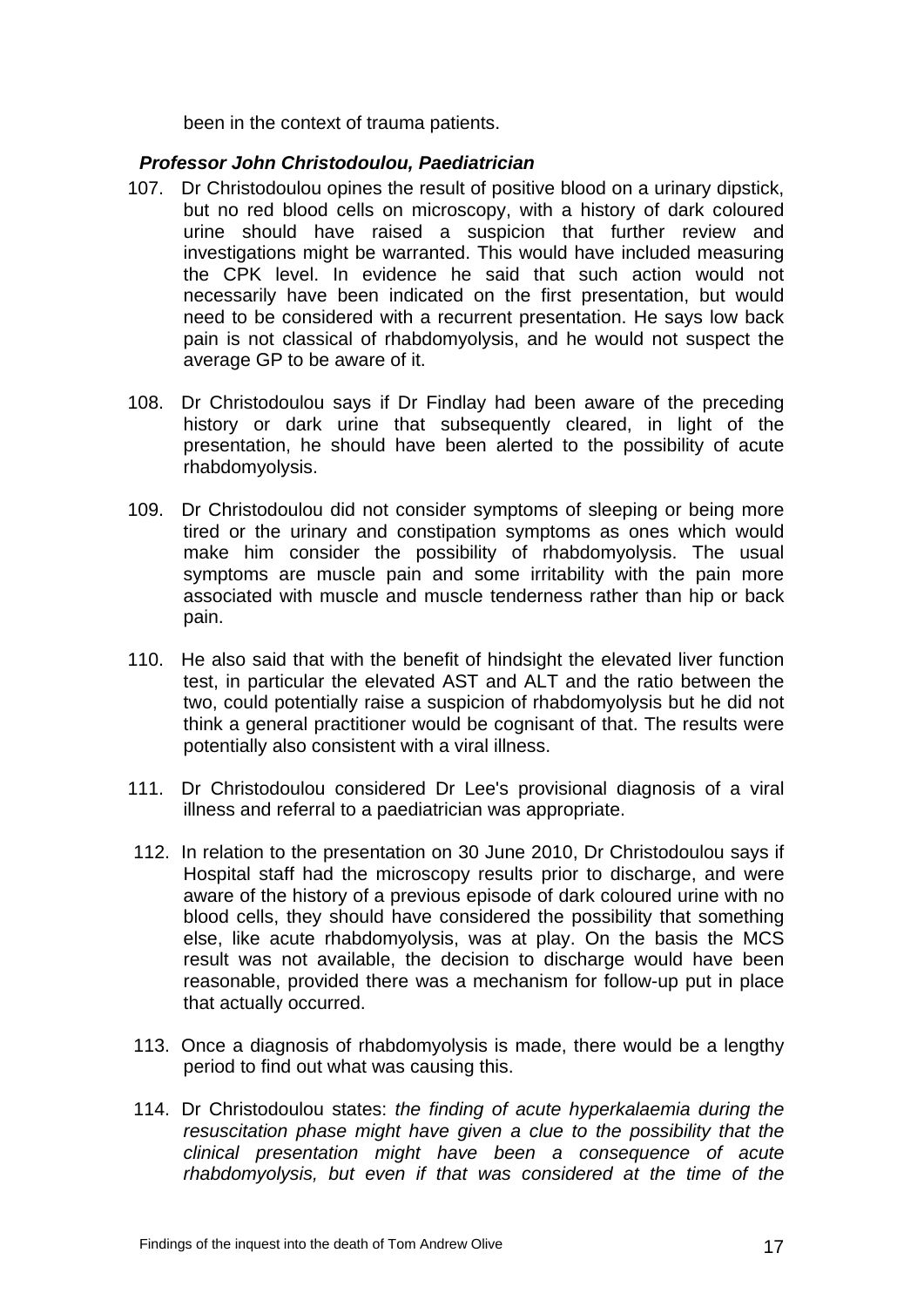resuscitation (and a CPK test was performed), I do not believe that it *would have altered the acute management that needed to be implemented in a bid to save Tom's life*. He stated that the elevated potassium was likely to reflect a high potassium level and not an artificial level because of haemolysis. If the level of 9 was real it would have caused a severe cardiac arrhythmia and he had never heard of anyone surviving with a potassium level of 9.

115. Dr Christodoulou says if rhabdomyolysis had been previously entertained and confirmed by measuring CPK levels at the time of acute pain, the further investigations would have occurred. Even if LPIN1 had not been diagnosed, the specific measures could have been put in place for managing the rhabdomyolysis, therefore possibly avoiding a catastrophic event.

#### <span id="page-19-0"></span>*Dr Brian Kable – General Practitioner*

- 116. Dr Kable reviewed the medical records and considered that Tom was not presenting as a sickly child.
- 117. Dr Kable stated it was rare to see a comment *probable haemolysis of red blood cells* on MCS results. He stated that Dr Parsons did carry out the necessary tests in an attempt to work out the cause of the haemolysis although the most probable explanation was haemolysis of the erythrocytes.
- 118. Dr Kable did not consider there was a sufficient pattern of presentations and symptoms to conduct CPK or myoglobin tests as none of the symptoms were referable to Tom's large muscle groups. He considered it was reasonable to proceed on the basis the discoloured urine in November 2009 was as a result of haematuria.
- 119. He stated that if he had received the MCS results from the Hospital of 30 June 2010, it would not have caused him to take any action. The result would not raise any issues and Dr Parsons had no way of knowing the result of the urine dipstick or the colour of Tom's urine at the hospital.
- 120. He considered the tests ordered by Dr Lee were reasonable and the elevated liver function tests were consistent with a viral infection. The referral to Dr Findlay was also appropriate.
- 121. Dr Kable has also never seen rhabdomyolysis in a patient and would never have considered it in this case because there were no symptoms in the large muscle groups. He was of the opinion Dr Parsons and Dr Lee acted reasonably and appropriately in their management.

#### <span id="page-19-1"></span>**Conclusions on the issues**

122. In reaching my conclusions it should be kept in mind that a coroner must not include in the findings or any comments or recommendations, statements that a person is or maybe guilty of an offence or is or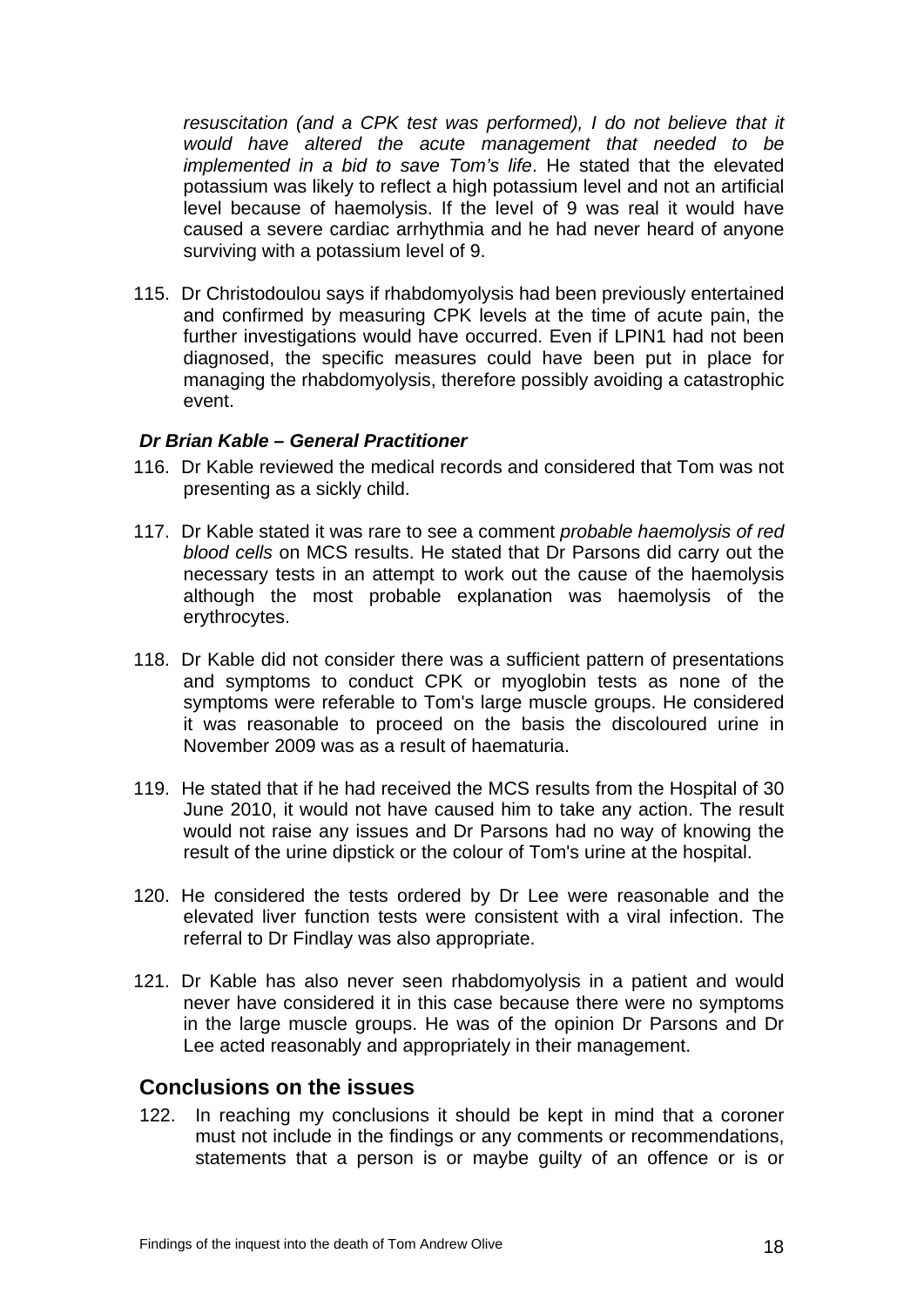maybe civilly liable for something. $<sup>2</sup>$  The focus is on discovering what</sup> happened, not on ascribing guilt, attributing blame or apportioning liability. The purpose is to inform the family and the public of how the death occurred with a view to reducing the likelihood of similar deaths.

- 123. If, from information obtained at an inquest or during the investigation, a coroner reasonably believes that the information may cause a disciplinary body for a person's profession or trade to inquire into or take steps in relation to the person's conduct, then the coroner may give that information to that body.
- 124. In matters involving health care, the impact of hindsight bias and affected bias<sup>[3](#page-20-0)</sup> must also be considered, when determining the significance and interpretation of the evidence.
- 125. In my experience, where there are negative medical outcomes, there is often evidence of poor communication that contributes, and usually not just one event but a number of such events. As a result, critical information is lost, not communicated, or falls between the cracks and is therefore not considered.
- 126. There is evidence of such poor communication in this case, resulting in some missed opportunities to diagnose that Tom was suffering from rhabdomyolyis. That being said, any capacity to make a diagnosis of rhabdomyolysis was compounded by Tom having a virtually unknown underlying condition and most of the time displaying atypical symptoms.
- 127. There can be no criticism of the medical practitioners involved in Tom's care for being unaware of the LPIN1 gene mutation.
- 128. Similarly, none of the medical practitioners and even independent experts had come across spontaneous rhabdomyolysis in a child, or an adult for that matter. Therefore this condition was never going to be one that was high on their levels of suspicions as a differential diagnosis. Emergency experts were more likely to have seen the condition, but usually in the context of trauma, exposure and snake bite.
- 129. Although it is not beyond all doubt, it is likely Tom had acute episodes of rhabdomyolysis in November 2009, March 2010 and 30 June 2010, from which he quickly recovered. Once the episodes were over, testing to diagnose rhabdomyolysis would have been problematic, but had relevant testing been conducted at the time of the event, a diagnosis might have been possible. As Ms Zerner stated in her submissions, the evidence suggests that had a link been made it is possible Tom would have been sent for further investigation, including metabolic testing. Almost certainly the LPIN1 gene mutation would not have been

 2 s 45(5) *Coroners Act 2003* 

<span id="page-20-0"></span> $3$  Where after an event has occurred, particularly where the outcome is serious, there is an inclination to see the event as predictable, despite there being few objective facts to support its prediction.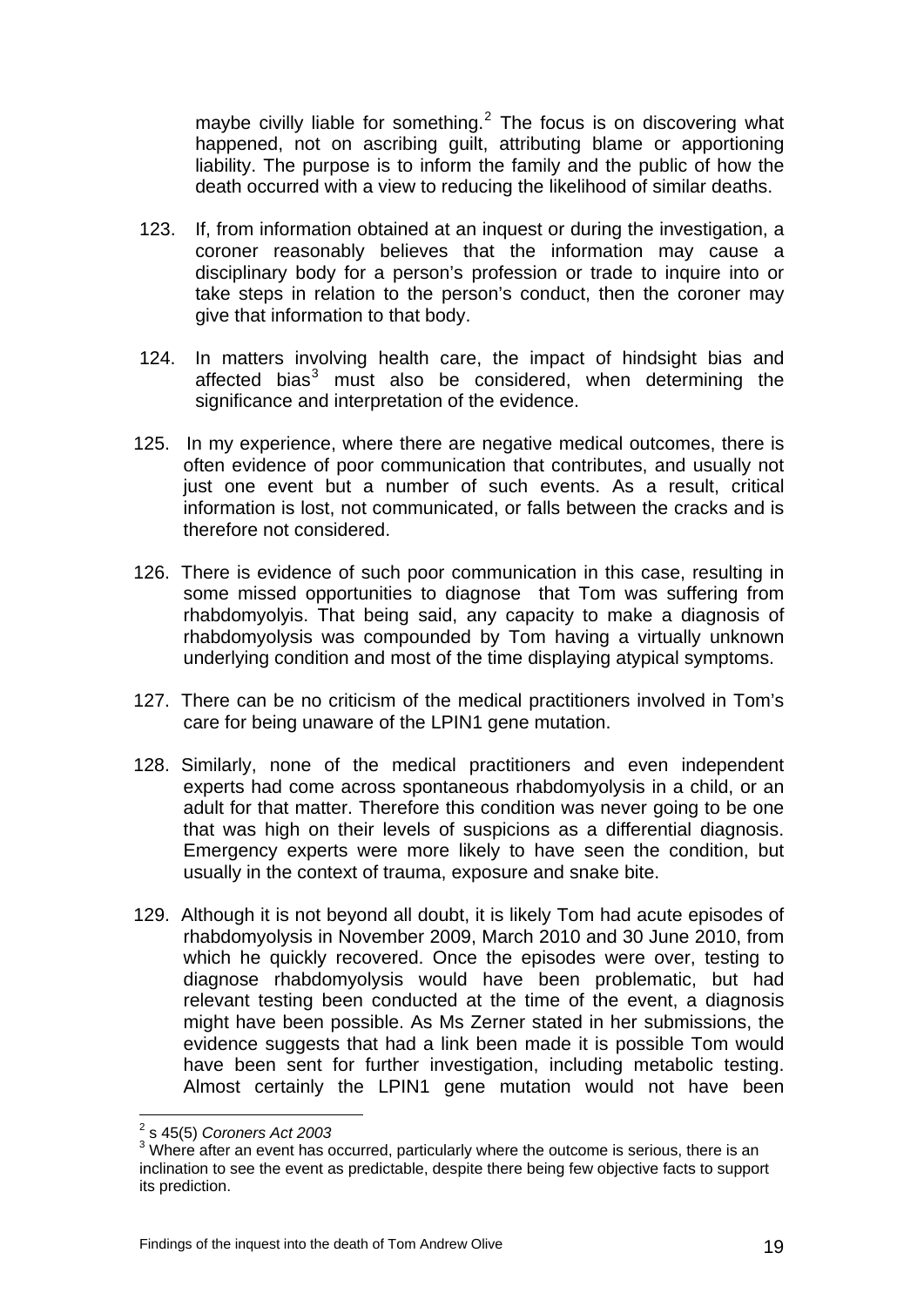discovered by 25 August 2010, but as Dr Christodoulou said, specific measures could have been put in place for managing rhabdomyolysis, therefore possibly avoiding a catastrophic event.

- 130. In hindsight, the referral to Dr Findlay, a paediatrician lately more experienced in child behavioural issues, would have been better addressed to a paediatrician experienced in metabolic disorders. However, neither Dr Lee nor Dr Findlay was to know Tom's condition was metabolic in origin.
- 131. With the benefit of hindsight, in the period up to 30 June 2010, it could be argued there were other clinical indicators, such as the earlier contrary tests results, which could have resulted in further investigations, but I do not consider these were missed opportunities as such. Intermittent spontaneous rhabdomyolysis is a rare condition and Tom's presenting symptoms were atypical of the condition. Up until 30 June 2010, in my view, there can be no criticism of the efforts being made by the GPs and Dr Findlay.
- 132. The most significant missed opportunities occurred on and after 30 June 2010. On 30 June Tom was very likely experiencing an acute episode of rhabdomyolysis. The dipstick result and the later MCS results became available that evening, but the significance of the contrary results, in conjunction with the previous history, was not considered by anyone, let alone linked. A CPK test performed that day may have diagnosed rhabdomyolysis and further testing could have commenced.
- 133. Dr Hurley, the Director of Paediatrics at the Hospital reviewed the medical chart and in particular saw that the urine sample sent to the laboratory was contrary to the results of the dipstick tests in that no red blood cells showed up in Tom's urine. Given this was an acute presentation and there were no red blood cells in the laboratory tests, his opinion was that Tom should have been admitted as a paediatric admission to have further investigations. If Tom had been admitted, the path of testing and further investigations would have commenced. In this respect Dr Stephen Priestley, the Director of the ED agrees. Dr Hurley did note that it takes weeks for genetic testing to occur, and even if this commenced, the final results may not have been known by 25 August 2010 and the outcome would not have been different. Dr Hurley however stated that nonetheless, there remains a possibility that Tom's death may have been avoided.
- 134. Dr Kelly and Professor Christodoulou are not so critical of the decision to discharge, provided there was a mechanism for follow-up put in place that actually occurred. The proposed follow-up was set out in the discharge letter suggesting to Dr Parsons that he may consider repeating the urine MCS following Tom's acute illness. The letter was not given to Mrs Olive and the letter was not sent to Dr Parsons. No-one rang or checked with Dr Parsons as to whether he had done anything about follow up. The critical follow-up expected by Dr Kelly and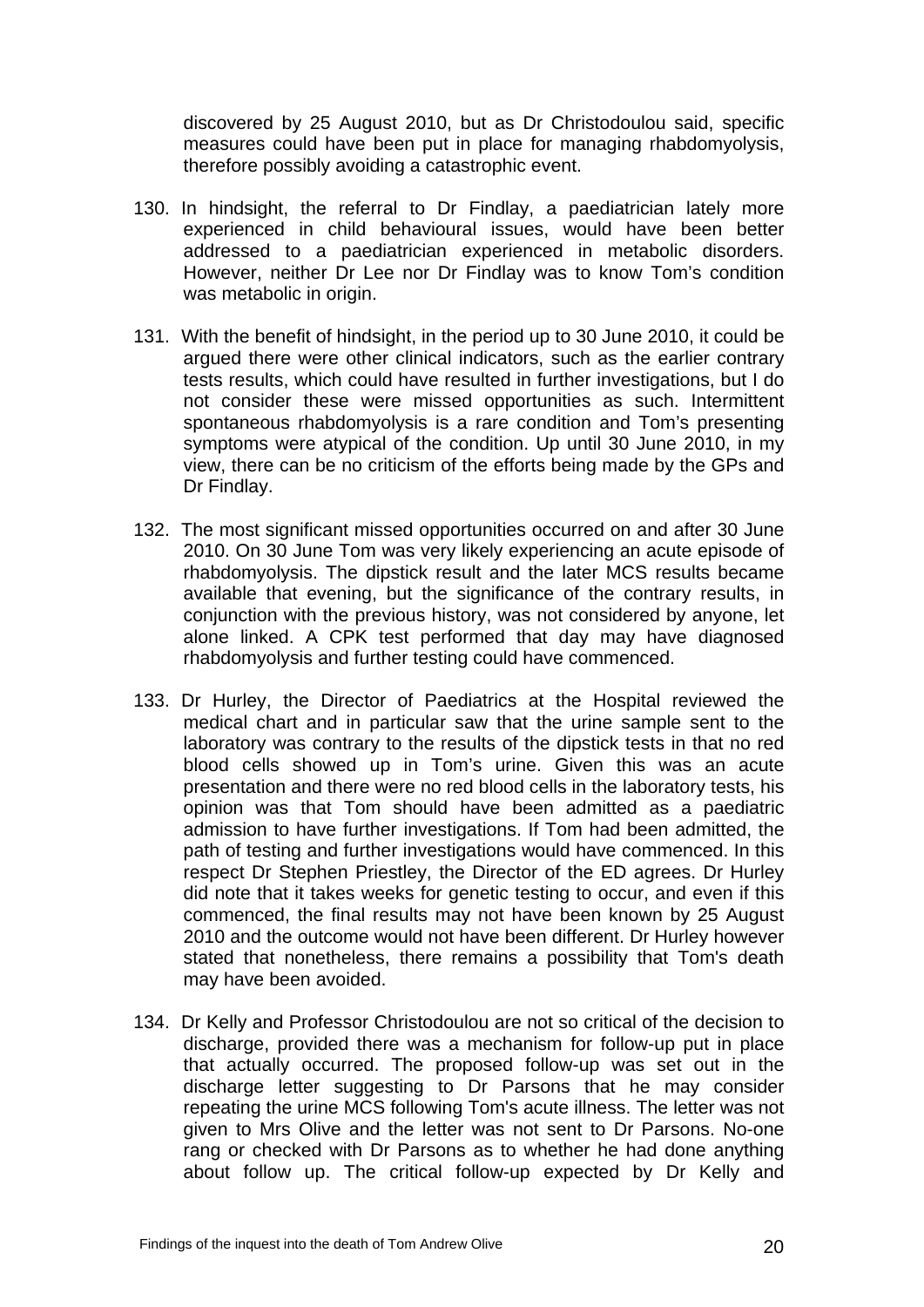Professor Christodoulou was not put in place.

- 135. To compound the non-communication of the follow-up plan, Dr Parsons received the results of the MCS, which on the face of it were essentially normal. Without the knowledge and context of the acute admission to the ED and the contrary dipstick result, he, not unreasonably, took no further action. If he had been made aware, Dr Parsons said he was likely to have made further investigations, albeit commencing with a renal focus. Again it is uncertain that a diagnosis of rhabdomyolysis would have been made before 25 August 2010, let alone that there was a metabolic basis for the condition, but this remains a possibility.
- 136. There was a further missed opportunity when Hospital staff failed to review the MCS result at all. A review of both results could have made a diagnostic link that something was occurring, and recalled Tom for review or contacted his GP.
- 137. On 25 August 2010, Tom was in the throes of an acute episode of rhabdomyolysis. Dr Hurley stated it was likely to have been occurring for up to 24 hours. It was in fact too late for Tom by the time he got to the Hospital. An earlier presentation, with the knowledge of his condition, and therefore attending to it as a medical emergency and providing the immediate care appropriate to a diagnosis of rhabdomyolysis, may have made a difference and he could have survived. Such emergency treatment plans are now in place for other family members with the LPIN1 gene mutation.
- 138. QAS proceeded to take Tom to the Hospital in accordance with good practice. Information was passed en route advising of Tom being unwell. The information was passed on to the senior medical staff and there were plans put in place to review Tom after arrival. That information was not passed on to the triage nurse. It should have.
- 139. There was some difference of opinion between the QAS paramedics as to whether Tom had improved en route. It appears that the opinion there was some improvement was the one handed over at triage and this influenced the decision to a category 3 requiring medical review in 30 minutes.
- 140. There is some question as to the appropriateness of the category 3 assessment in that it should have been a category 2, although hindsight might play a role in such fine judgements now. However, other staff quickly recognised the severity of Tom's condition, escalated and sought an immediate medical review and brought him to the resuscitation bay. The delay was in the order of minutes, and was regrettable, but this did not contribute to the outcome. There was no handover of the ECG results taken in the ambulance. There had been some suggestion there were elements of the ECG suggestive of hyperkalaemia, but no-one now says this is the case and the lack of handover of the ECG results is therefore not contributory.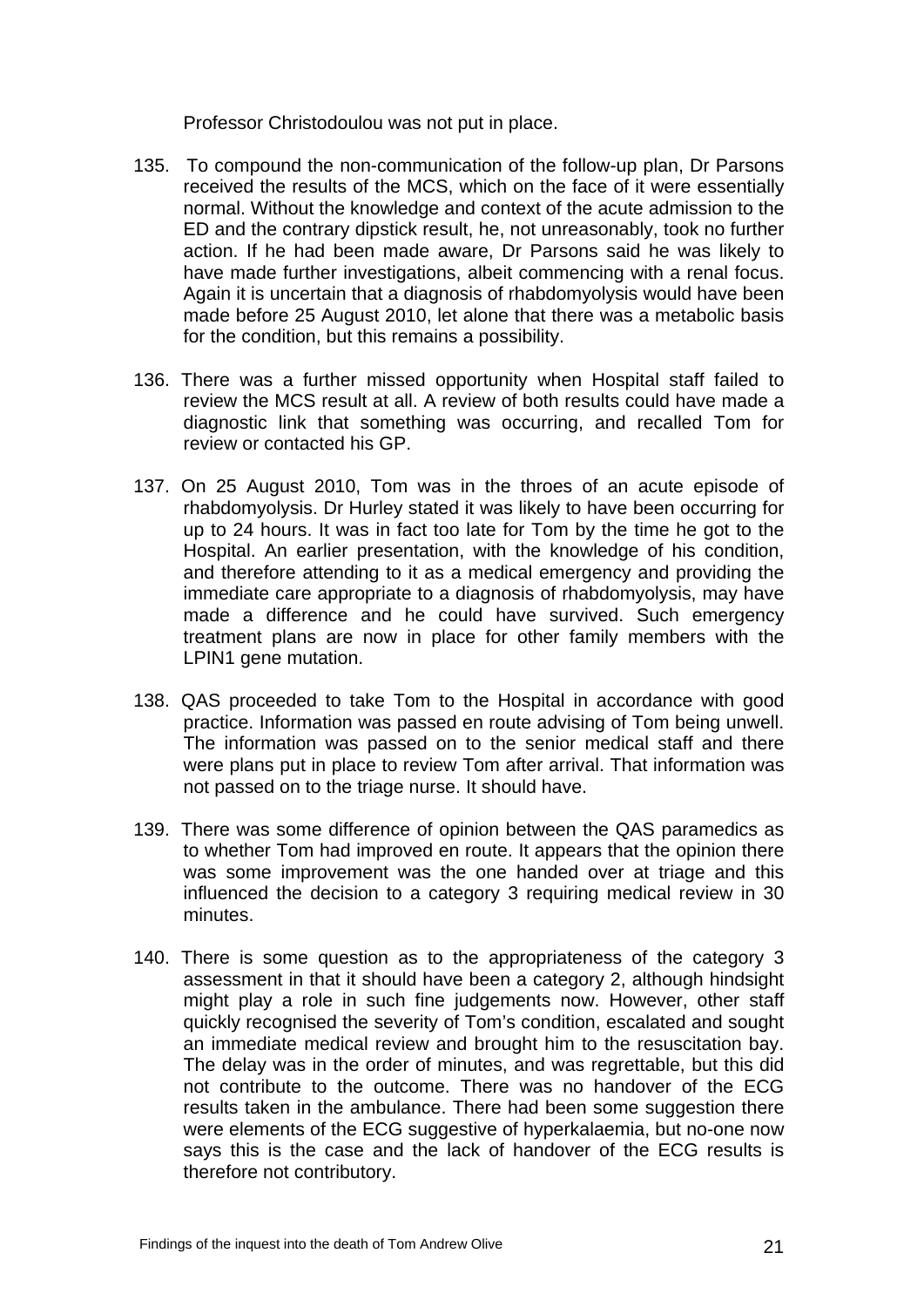141. When Tom arrested, advanced resuscitation commenced. I accept the Olive family's impression was that it was unorganised, chaotic and therefore the Hospital failed. The evidence does not support that conclusion, but emergency resuscitations are stressful events and Mr and Mrs Olive would have had no previous experience of them. The administration of suxamethonium was reasonable given there was no suggestion at that stage Tom had high potassium. The expert opinion, in conjunction with a consideration of the evidence, supports a conclusion that the resuscitation was appropriate.

## <span id="page-23-0"></span>**Findings required by s. 45**

<span id="page-23-1"></span>**Identity of the deceased** – Thomas Andrew Olive

<span id="page-23-2"></span>

| How he died $-$    | Tom died as a result of a rare metabolic gene<br>mutation causing rhabdomyolysis. There had<br>been previous acute episodes of the condition<br>in the months leading up to his death. There<br>had been a number of missed opportunities to<br>diagnose the condition and put in place a<br>treatment and management plan, particularly if |
|--------------------|---------------------------------------------------------------------------------------------------------------------------------------------------------------------------------------------------------------------------------------------------------------------------------------------------------------------------------------------|
|                    | such an event occurred again. It is uncertain,<br>given the rarity and complexity of the condition,<br>whether if such missed opportunities were<br>availed of, the outcome would have been<br>different, but it is certainly possible.                                                                                                     |
| Place of death $-$ | Nambour General Hospital, Hospital Road<br>Nambour Queensland 4560                                                                                                                                                                                                                                                                          |

<span id="page-23-4"></span><span id="page-23-3"></span>**Date of death–** 25 August 2010

<span id="page-23-5"></span>**Cause of death** – 1(a) Severe Rhabdomyolysis

1(b) LPIN1 Gene Mutation

#### <span id="page-23-6"></span>**Comments and recommendations**

There was evidence given about policy and procedure issues. The matters concerning QAS and the distribution of the eARF is being addressed by QAS and does not require any further comment. Enhancements to the eARF system are being developed to provide for the automatic inputting of incident and clinical data.

I make no adverse findings or comments in relation to the Healthscope policies with respect to the reporting of the pathology result in this case.

The Hospital has made changes to its procedures in a number of respects, which may address the issues of distribution of discharge letters and the review of patient pathology results. Whilst policies are all very well, such matters should in reality be matters of sensible and good clinical practice.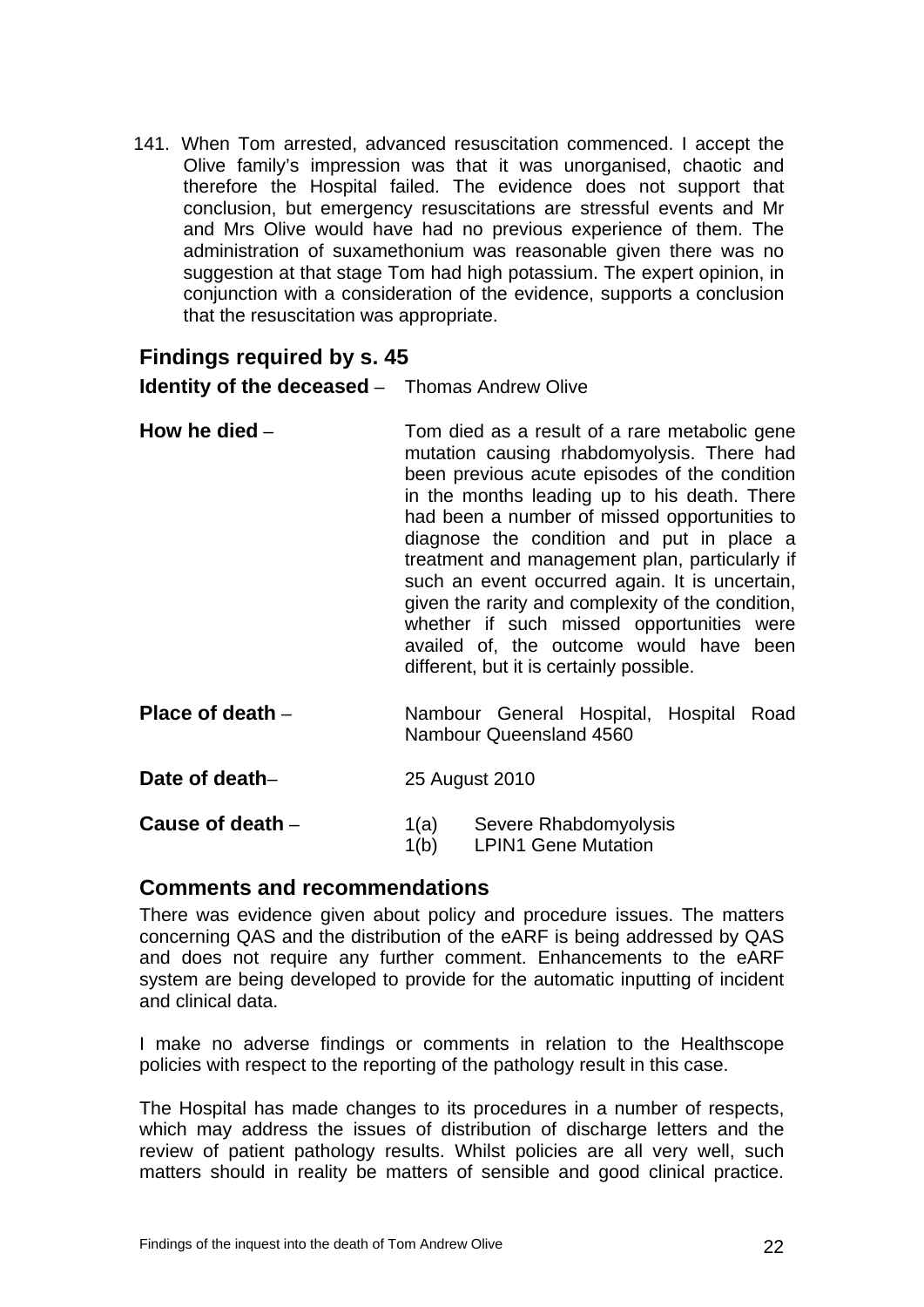What is important is that such principles are adhered to in practice. This is not the first case I have been involved in where similar issues have arisen and recent media has highlighted concerns about widespread failures to review thousands of X-ray results at another hospital in South East Queensland. It should not require a policy for obvious good sensible practice to occur.

I express my condolences to the Olive family. They have been actively advocating on behalf of their son so that if changes can be made, his death in these circumstances was not in vain. They clearly miss him. Through their efforts they have brought to the attention of the medical world in Australia this rare condition and how it can be treated and managed.

I have found there were a number of missed opportunities where potentially a link could have been made that led to a diagnosis before Tom died, but this is not certain. Tom's family did everything they could.

I close the inquest.

John Lock Deputy State Coroner Brisbane 5 August 2014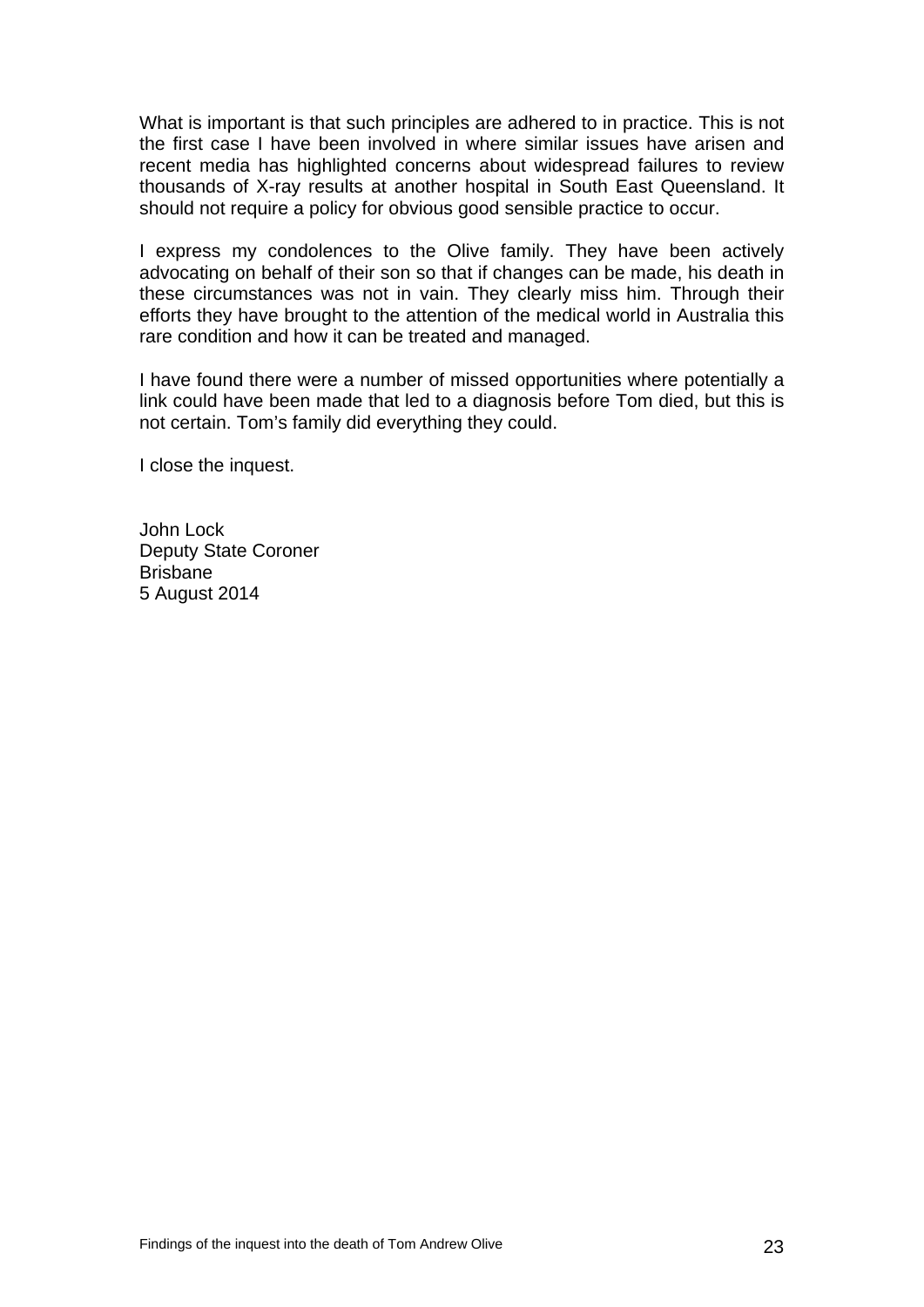## <span id="page-25-0"></span>**Glossary of medical terms**

<span id="page-25-1"></span>**Dipstick urinanalysis** – a basic tool to determine changes in a patient's urine, and tests for the presence of proteins, glucose, ketones, haemoglobin, bilirubin, urobilinogen, acetone, nitrite and leucocytes

<span id="page-25-2"></span>**Haematuria** – the presence of blood in the urine; can be a symptom of urinary tract infection

<span id="page-25-3"></span>**Haemolysis** – destruction of red blood cells

<span id="page-25-4"></span>**Hyperkalemia (high potassium)** – If very high can be a medical emergency due to risk of arrhythmia. It can be caused by rhabdomyolysis. ECG findings (development of peaked 't' waves for instance) can be an indicator of hyperkalemia. ECG findings are not definitive or reliable to diagnose hyperkalemia and need to be confirmed by blood tests

<span id="page-25-5"></span>**LPIN1 gene mutation** is a very rare genetic disease. It was only reported in the medical literature in 2008. The clinical features of LPIN1 include: severe life-threatening rhabdomyolysis and acute metabolic decompensation; normal strength, development and neurological examination between attacks; and normal fat distribution

<span id="page-25-6"></span>**MCS Microscopy Urinanalysis** – A medical diagnostic test that examines urine under a microscope and is used to assess the condition of the kidney and urine

<span id="page-25-7"></span>**Myoglobin** – protein found in muscle tissue and related to haemoglobin (a protein found in red blood cells). Myoglobin is only found in the bloodstream after muscle injury. Relevant to this case, the finding on dipstick of protein and blood and no finding of red blood cells on MCS may be suggestive of haemolysis; but alternatively, could be diagnostic such that the protein was in fact myoglobin produced during an acute episode of rhabdomyolysis

<span id="page-25-8"></span>**Rhabdomyolysis** is the breakdown of skeletal muscle, with the disruption of the muscle cells. The breakdown of the muscle causes the release of myoglobin into the bloodstream, which can cause damage to the kidney cells. The symptoms include:

- abnormal urine colour (dark, red, or cola colour);
- decreased urine production;
- general weakness;
- muscle stiffness or aching (myalgia);
- muscle tenderness:
- weakness of the affected muscles;
- fatigue;
- joint pain;
- seizures; and
- weight gain.